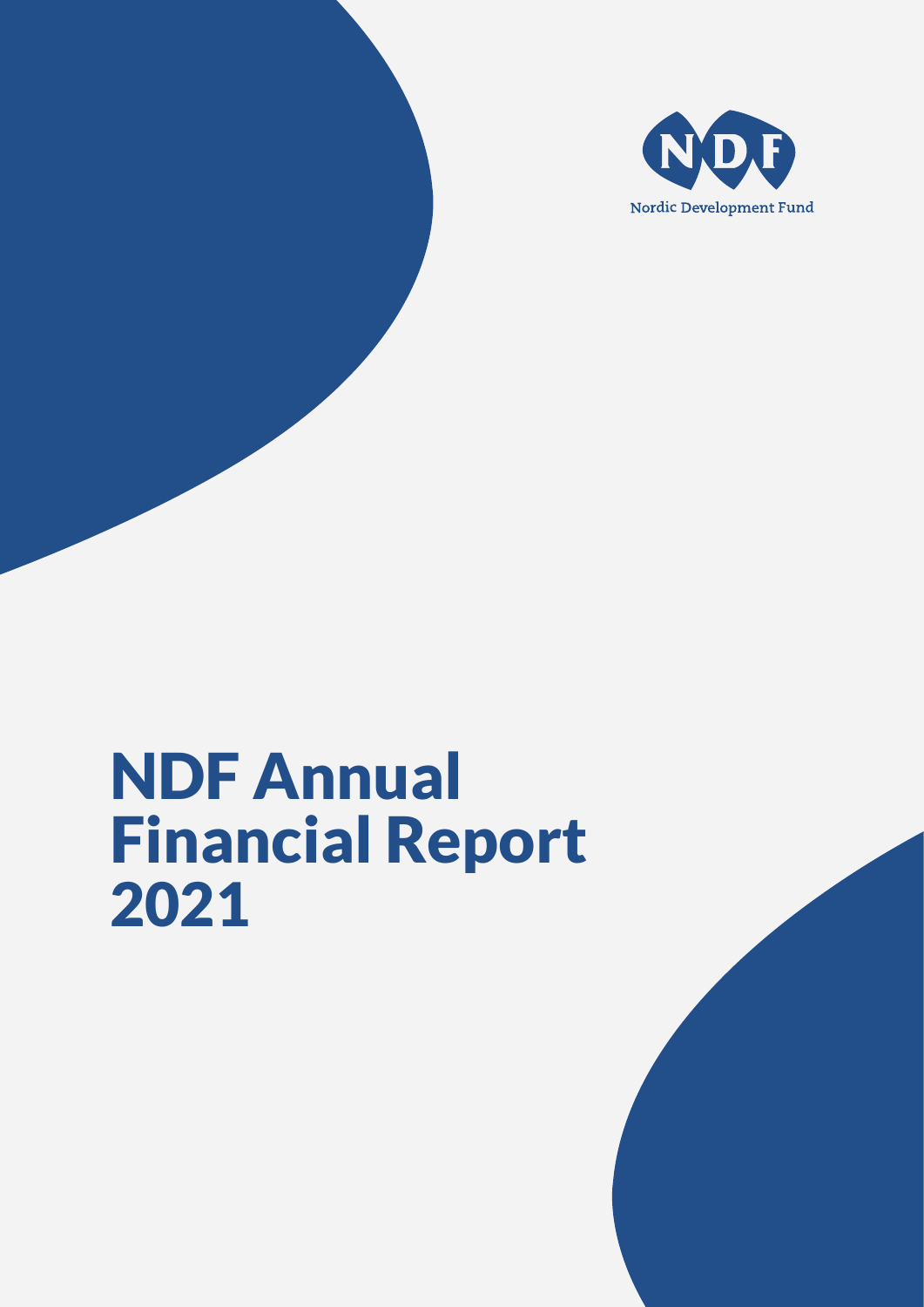### **Contents**

| <b>Brief Overview</b>                     |               |
|-------------------------------------------|---------------|
| <b>Business Development and Outreach</b>  | $\mathcal{P}$ |
| <b>Financing Activities</b>               | 3             |
| <b>Institutional Issues</b>               | 5.            |
| Meetings of and with the Governing Bodies |               |
| Administration                            | 8             |
| <b>Financial Review</b>                   | 9             |
| Notes to the Financial Statements         | 19            |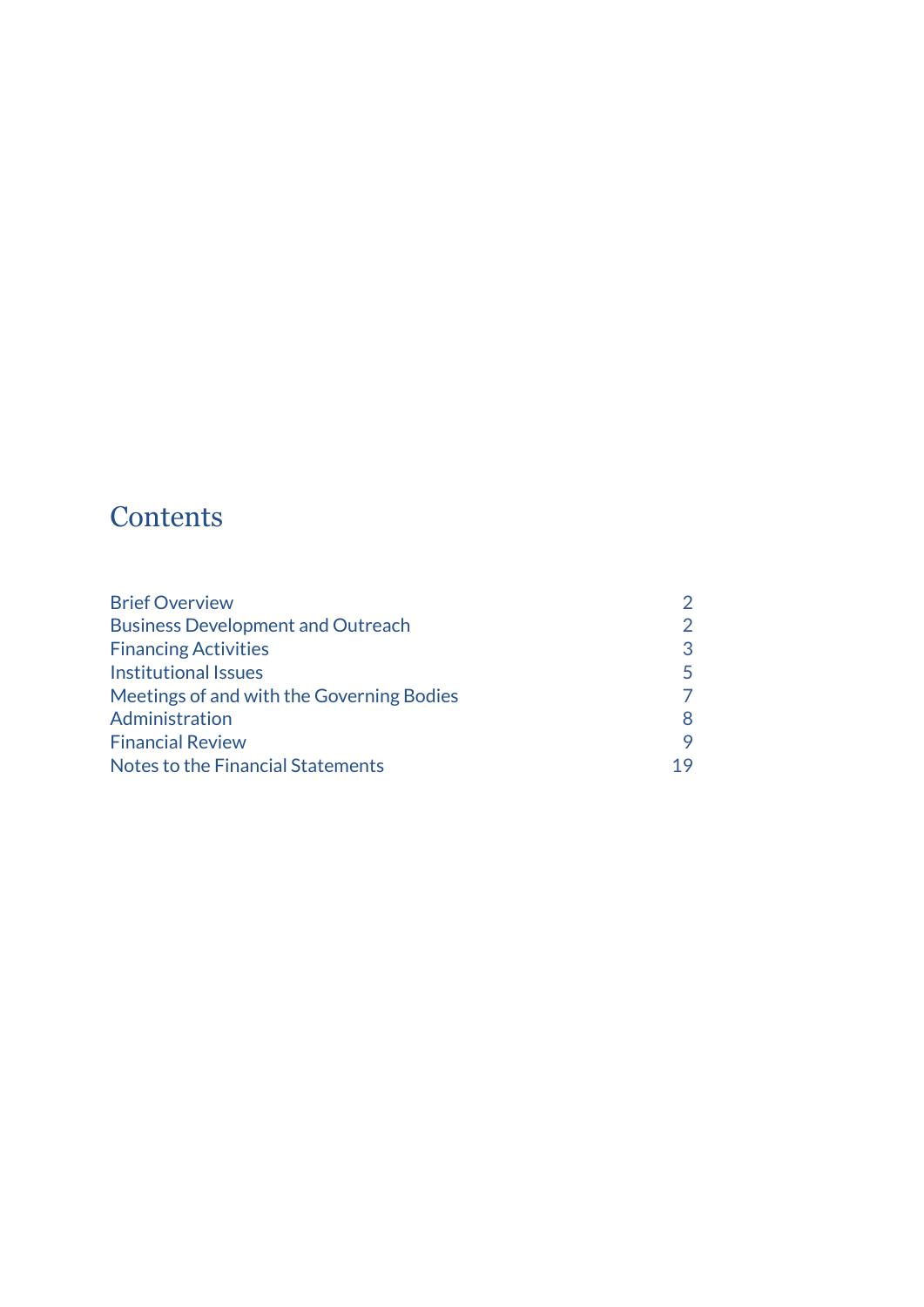### Brief Overview

Based on the launch of Strategy 2025 and the capital increase concluded in 2020 as well as the continuous development of NDF's institution, the year 2021 was characterised by an increased flow of new financing activities fully aligned with NDF's Strategy.

The on-going COVID-19 pandemic continued to impact NDF's activities in various ways. Despite the nearly total restriction on travel, NDF was able to develop its partnerships, engage in outreach through virtual means as well as originate and develop new financing commitments, and monitor its portfolio. At portfolio level, the COVID-19 impact showed mostly in the form of delays compared to the original implementation schedules in some projects. The new financing commitments made during 2021 in the amount EUR 63.5 million exceeded the projected EUR 55 million.

NDF also continued the work on strengthening its organisational structure, developing the institutional governance and key administrative processes. This work creates a basis for the financial, structural and human capital of NDF's operations going forward. Most of the work takes place in the form of institutional projects, some of which are commitments under the capital increase.

### Business Development and Outreach

Business development at NDF refers to the finetuning and adjustment of NDF's offer based on the Principles and Pathways outlined in Strategy 2025. The added value in our offer is the combination of aligning our financing activites with the Principles and the Pathways. The process for refining our offer is an ongoing, continuous process that will be further emphasised during 2022.

All NDF's financing activities are assessed against the Pathways, namely to **develop early stage project design and structure**; to **provide catalytic finance** and; to **advance Nordic leadership**. Financing activities in 2021 were all strongly aligned with these Pathways.

NDF's operational model continues to be based on co-financing and joining forces with strategic partners with whom we can engage based on our Principles to **Co-create**, **Convene** and **Complement**. Following from this model, a successful implementation of Strategy 2025 depends on value-adding partnerships that can amplify the role and financing of NDF. Therefore, our work on finetuning the offer will have clear linkages with our work on partnerships, too. During 2021, NDF continued to work with existing partners, but engaged also with new partners with aligned strategic interests.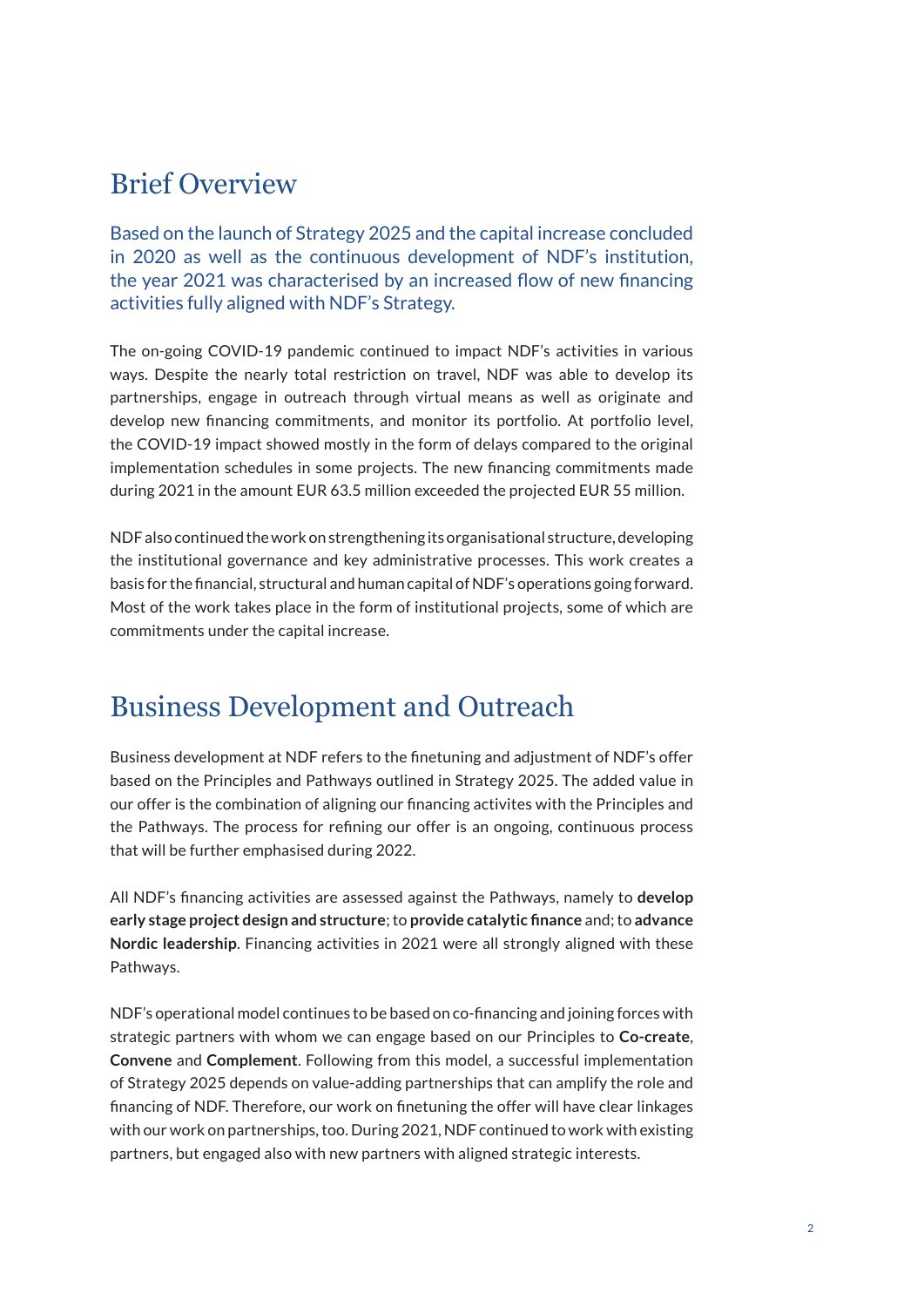During 2021, NDF conducted a systematic mapping of its strategic partnerships to facilitate more effective partnership management, outreach and operations. The modalities for efficiently collecting and using the data will be further refined in 2022.

An analysis of the strategy alignment of the two financing facilities currently managed by NDF, the Energy and Environment Partnership for Africa (EEP Africa) $<sup>1</sup>$ </sup> and the Nordic Climate Facility (NCF)<sup>2</sup>, was conducted in 2021 as part of business development activities. During 2021, work on finetuning the EEP Africa was initiated with the aim to better respond to market demands and early-stage business needs, including increased attention to business development services. Furthermore, it was concluded that no further calls for proposals will be made under NCF and NCF's focus will be on ensuring successful implementation and completion of the existing portfolio.

Due to COVID-19, many outreach activities were virtual during 2021. The major event that was successfully arranged as a hybrid meeting was COP26 in Glasgow. NDF participated in the conference through the joint Nordic Pavilion at the conference site, hosting three events, two in Glasgow and one jointly with the Nordic Investment Bank (NIB) and the Nordic Environment Finance Corporation (NEFCO) in Helsinki. In addition, NDF participated in several events organised by our strategic partners, and joined partners in making announcements for investments and partnerships.

### Financing Activities

At the end of 2021, the accumulated climate project portfolio consisted of 122 $^{\rm 3}$  ongoing or completed projects with total NDF financing of EUR 484.31 million. NDF's active<sup>4</sup> climate portfolio at the end of 2021 amounted to EUR 319 million, distributed over 46 projects. This number of active projects does not include sub-projects from NCF or EEP Africa. At the end of 2021, NCF and EEP Africa had an active portfolio of 27 and 59 projects, respectively.

In 2021, NDF approved financing amounting to EUR 29.5 million as grants and EUR 34 million for equity to the following six new projects.

EEP Africa is a multi-donor trust fund hosted and managed by NDF, with Austria, Finland, NDF and Switzerland as donors. EEP Africa provides earlystage grant and catalytic loan financing for innovative clean energy projects in Southern and East Africa.

NCF is a financing facility set up, fully financed and managed by NDF to finance early-stage climate projects to stimulate local business and employment opportunities in the developing world. The latest (9th) call for proposals took place in 2019 with the theme "Testing the viability of innovative climate solutions".

The 86 ongoing sub-projects under the financing facilities NCF and (EEP Africa) are not included in this number. <sup>3</sup>

The active portfolio includes all projects that have been approved by the Board of Directors and have not reached their closing date yet. <sup>4</sup>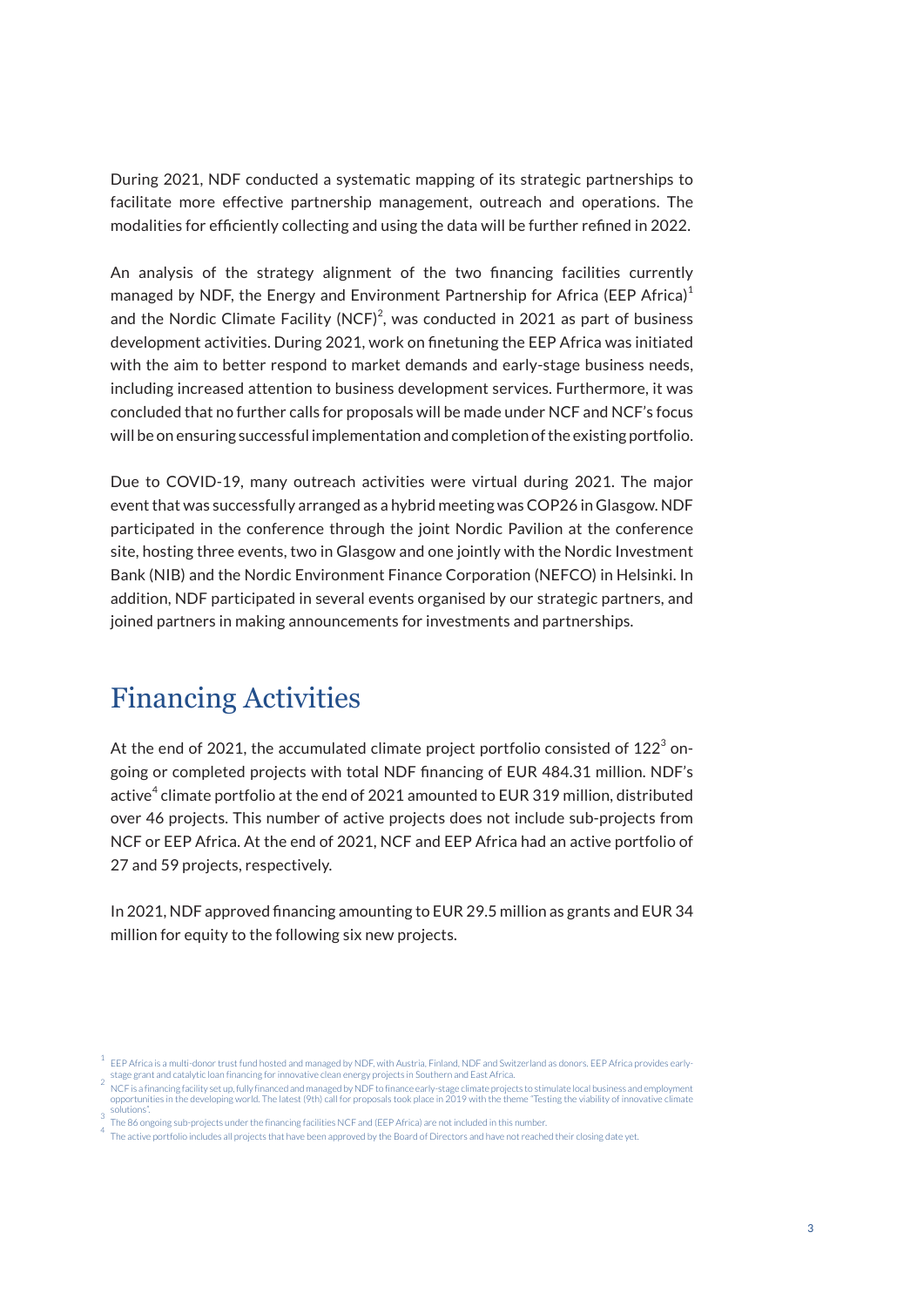#### AFRICA

| <b>Country/Project</b>                                                                            | <b>NDF</b> investment<br><b>EUR million</b> |
|---------------------------------------------------------------------------------------------------|---------------------------------------------|
| Rwanda<br>Kigali Flood Control and Integrated Urban Catchment Management<br>-Additional Financing | 10.0                                        |
| Senegal<br>Senegal Stormwater Management and Climate Change Adaptation Project 2                  | 7.1                                         |
| <b>Total Africa</b>                                                                               | 17.1                                        |

#### REGIONAL

| <b>Country/Project</b>                             | <b>NDF</b> investment<br><b>EUR million</b> |
|----------------------------------------------------|---------------------------------------------|
| <b>Regional</b>                                    |                                             |
| Africa Go Green Fund                               | 10.0                                        |
| <b>BUILD Impact Fund</b>                           | 9.0                                         |
| Climate Investor 2                                 | 12.4                                        |
| <b>Emerging Market Climate Action Fund (EMCAF)</b> | 15.0                                        |
| <b>Total Regional</b>                              | 46.4                                        |

Furthermore, in 2021 Switzerland joined EEP Africa as donor with a contribution of EUR 8.6 million, and contracts were concluded for 26 EEP Africa projects from the 2020 call for proposals, which focused on productive use of energy and circular economy solutions.

The accumulated climate project portfolio includes 71% public sector and 29% private sector projects. 63% of the activities are in partnership with the multilateral development banks and 37% with other partners. 18% of the portfolio focus on mitigation, 22% on adaptation and 60% includes a combination of both mitigation and adaptation. 46 projects out of the total are ongoing and located in 11 countries across Africa, Asia and Latin America. Africa accounts for 53% of the accumulated portfolio.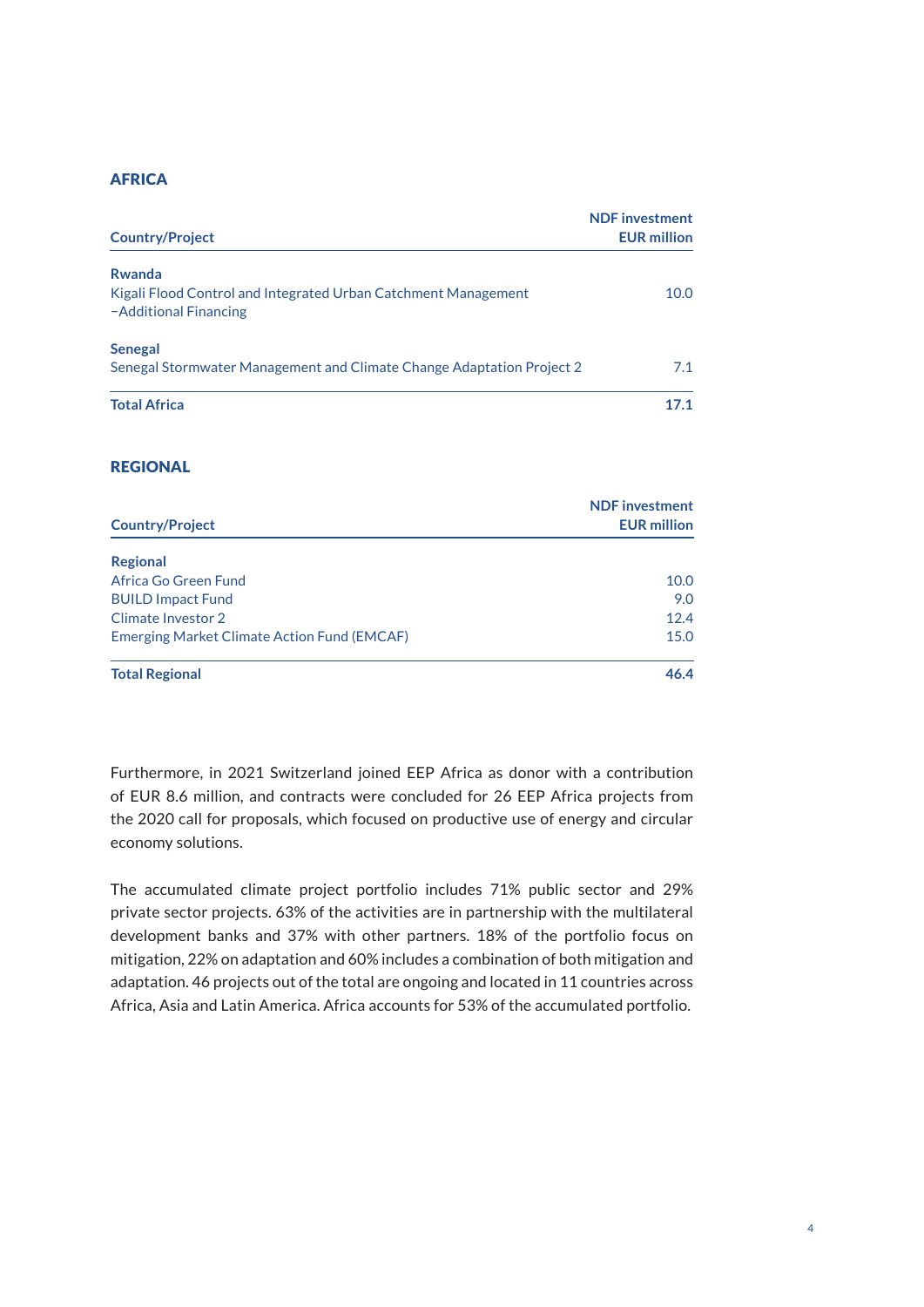### Institutional Issues

#### **Policies and Regulations**

During 2021, several parts of the legal framework of NDF as an organisation and of the staff was under review and development. $^5$  This review is both as a result of the instutional project commitments stemming from the 2020 capital increase as well as from general updating needs.

- The Environmental and Social Policy, revised to align with the best industry practices, was adopted by the Board in September 2021.
- The Integrity Due Diligence Policy, prescribing the principles according to which integrity due diligence reviews are to be conducted at NDF, was approved by the Board in September 2021. The related guidelines will be introduced in 2022.
- The Results Management Framework (RMF) Policy, providing the basis for effective results-based management at NDF, was approved by the Board in September 2021. The related indicator framework was approved in December 2021. This policy marks an important milestone in building the foundation for evidence-based, consistent and transparent monitoring and management of NDF's results.
- The NDF Ombudsman Regulations were approved by the Managing Director in November 2021, as authorised by the Board in June 2021. While the previous version of the document was an NIB version with a separate NDF interpretation key, the Fund opted for a stand-alone document to promote clarity and reader friendliness.
- As a result of the NIB Board of Directors updating the Privacy Protection Regulations, which govern the collecting, processing and storing the personal data of the staff and were adopted by NDF's Board of Directors to be part of NDF's staff legal framework in 2018, a revised version of the regulations was adopted by NDF's Board in December 2021.
- The development of a comprehensive Risk Management Framework for the Fund was initiated with an extensive mapping exercise, the results of which were compiled into a concept note and presented for the Board's consideration and preliminary input in December 2021. The approved concept note will guide the further development of the framework during 2022.

In accordance with the Rules on the Issuance of Legal Framework Documents, containing rules on the hierarchy of, as well as the powers and procedures related to, the approval of legal framework documents at NDF, policies and regulations are approved by the Board of Directors, whereas rules and guidelines are approved by the Managing Director. 5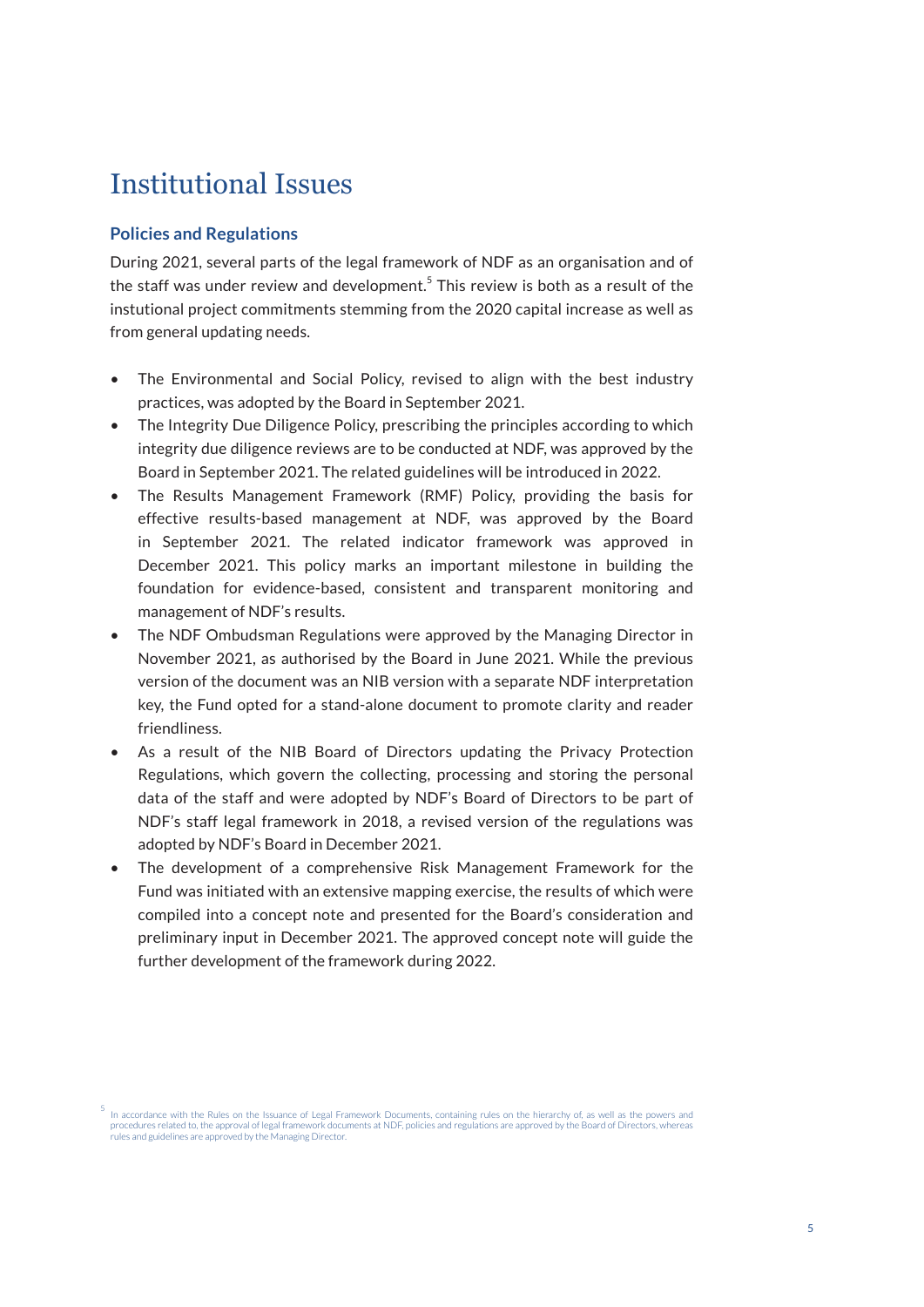• In 2021, the work on creating a work climate supporting good people management, within the framework of development of the People Policy was initiated. In September, the Board took note of a related project plan. The objective of a People Policy is to drive good results through good people management with the aim to attract, recruit, develop and retain the best calibre and competencies to match the needs of the organisation. The main work streams of the People Policy are Culture & Values, NDF as an attractive employer and Hybrid work modalities. The process for the development of the People Policy is participatory and will also be informed by the staff engagement surveys that NDF launched in May 2021.

#### **Guidelines, standards and processes**

In addition, the following guidelines were approved by the Managing Director:

- In January 2021, the Guidelines on the use of non-grant financial instruments were approved.
- In March 2021, guidelines supporting the Liquidity and Investment Management Policy, adopted in 2020, were approved.
- In October 2021, operational guidelines supplementing the Gender Equality Policy, introduced in 2020, were approved.
- In December 2021, revised Environmental and Social Guidelines were approved.

Furthermore, in 2021, the Fund completed its evaluation of the feasibility and impact of adopting the International Financial Reporting Standards (IFRS). The Board approved NDF's transition to the IFRS in June 2021 and, as a result, the Fund's 2022 annual financial statements will be prepared in accordance with the standard. IFRS will also open up the future possibility to expand the audited financial reporting to so-called integrated reporting, thereby harvesting the co-benefits between IFRS and RMF by also including non-financial results in the audited annual reports.

During 2021, NDF also conducted work on streamlining the portfolio project cycle covering origination and management phases to strengthen project quality, while ensuring efficiency in the process. This work resulted among other things in a streamlined review and decision-making process for the approval by the Board. The Board approved the revised approval process in September 2021.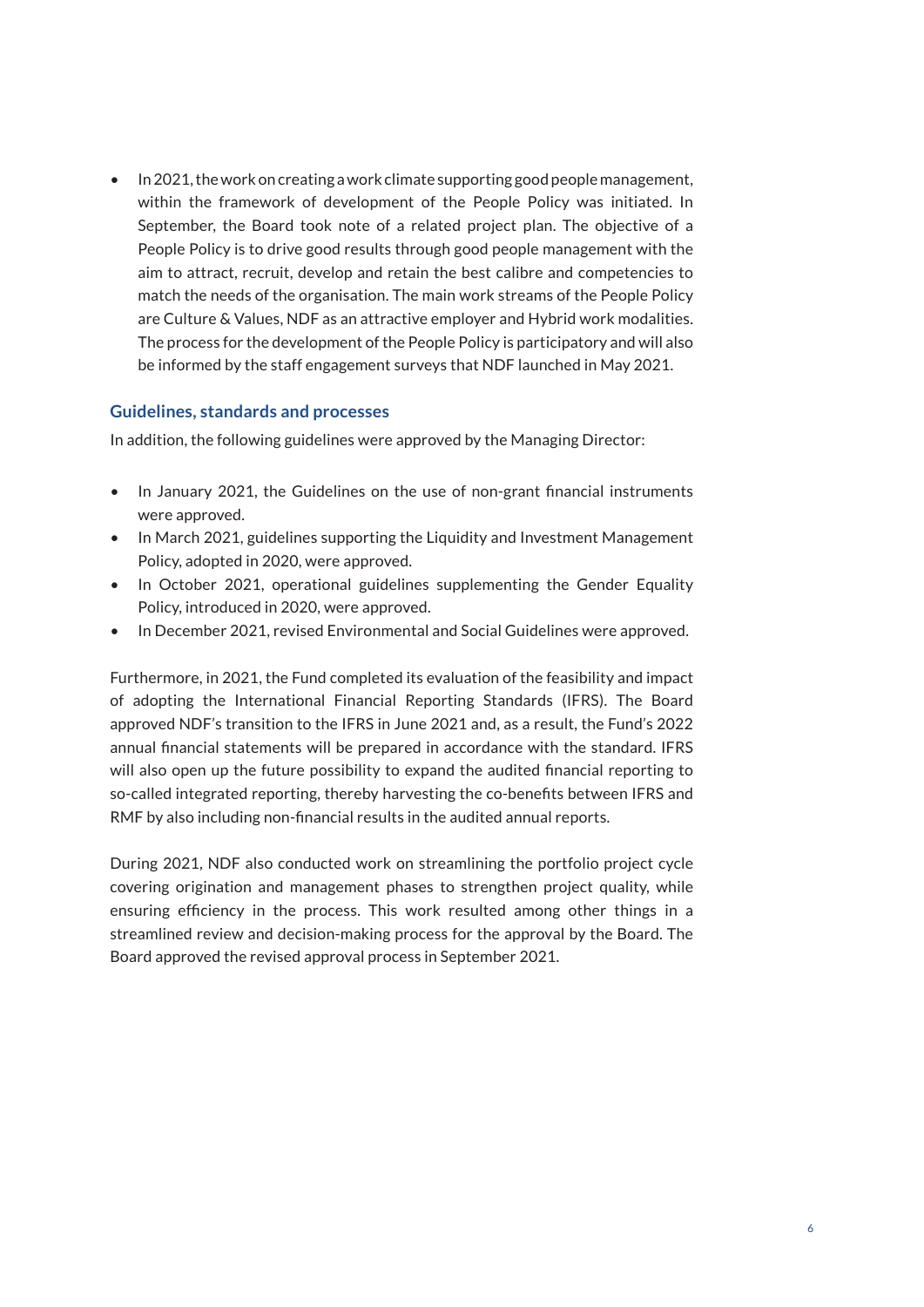### Meetings of and with the Governing Bodies

#### **Nordic Council of Ministers**

The Nordic Council of Ministers (i.e. the five Ministers of Nordic Cooperation) approved the 2020 annual accounts in a meeting on 22 June 2021.

Furthermore, in 2021, NDF continued its dialogue with the Secretariat of the Nordic Council of Ministers on NDF's role in contributing to the Nordic countries' efforts to combat climate change and strengthen development cooperation, in light of Strategy 2025 and the capital increase.

#### **Board of Directors**

In 2021, the Board of Directors had four meetings. All meetings held during 2021 were held as virtual meetings due to the prevailing COVID-19 circumstances. In addition to these meetings, some of the Board decisions were, as is customary, taken in written procedure.

The Chair of the Board of Directors for the period from 1 January to 30 April 2020 was Morten Houmann Blomqvist (Denmark), with Pekka Hirvonen (Finland) as Deputy Chair. As of 1 May 2021, Pekka Hirvonen took over the Chair, with Davið Stefánsson (Iceland) as Deputy Chair.

In addition, the following changes took place in the Board membership in 2021. As of 1 January, Susann Nilsson was appointed alternate (Sweden), succeeding Anders Nyström. As of 1 January, Anders Nyström was appointed member (Sweden), succeeding Lars Roth, who left his position in the Board at the end of 2020. As of 8 April, Saija Vuola was appointed alternate (Finland).

A list of NDF Board members and their alternates can be found on page 12.

#### **Control Committee**

The Control Committee ensures that NDF's operations are conducted in accordance with its Statutes. The Committee is furthermore responsible for the financial audit of the Fund. The financial audit of NDF is carried out by authorised public accountants Ernst & Young, appointed by the Control Committee.

The 2020 annual accounts and the annual auditor's report were approved by the Control Committee on 11 February 2021. The Control Committee's autumn meeting was held in October 2021. A list of the members of the Committee can be found on page 13.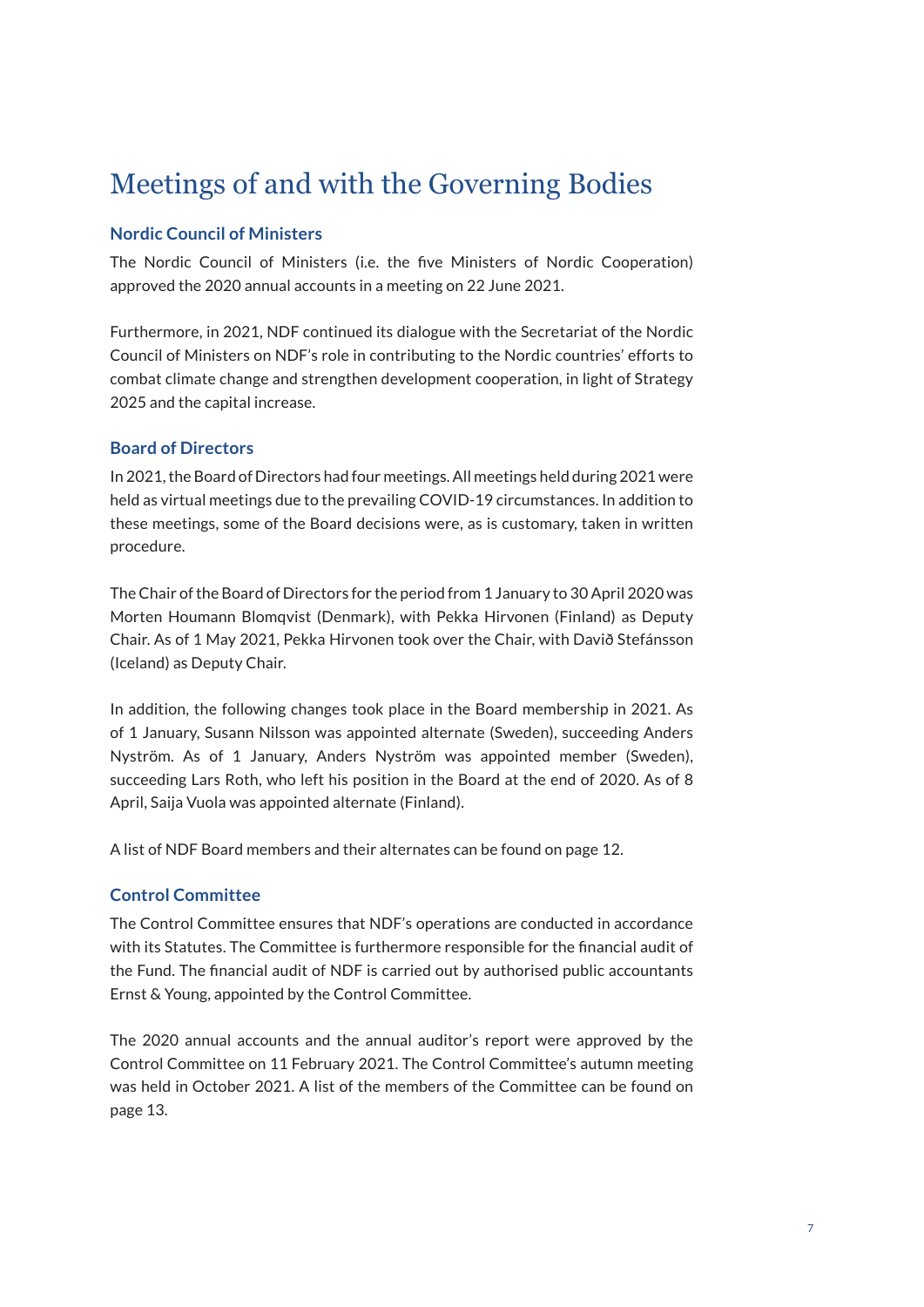### Administration

As of 31 December 2021, NDF had 25 full-time positions<sup>6</sup> and two part-time employees. Out of the full-time employees, four were employed on contracts financed by NCF and EEP Africa. A list of the employees can be found on page 14.

NDF's current organisational structure became effective on 1 January 2021. The new organisation consists of four departments: Business Development & Outreach (BDO) (new department), Legal & Administrative Support (LAS), Portfolio Origination & Management (POM) and Quality Assurance & Reporting (QAR). On 1 August 2021, Henrik Franklin was appointed Director, Head of the POM Department, becoming the fifth member of NDF's Management. Leena Klossner, Deputy Managing Director and previously Head of Operations, took up the position of Director, Head of the BDO Department as of 1 January 2021.

New recruitments to support the new organisation in accordance with the Business Plan 2021 were made throughout the year for the positions of an Administration Officer (LAS), a Program Manager (POM), a Reasearch Officer (BDO) and a Communication and Outreach Manager (BDO). Recruitments were also made for two part-time positions in the QAR Department, namely for the positions of a Finance Assistant and a Research and Reporting Assistant. As a result of the new organisational structure, some existing positions were transferred internally.

During 2021, the COVID-19 pandemic continued to pose additional challenges and affect the practical working arrangements at NDF. The staff of NDF continued to work in a hybrid mode, as has been the case since March 2020. During the autumn of 2021, NDF began the work on structuring a more long-term NDF hybrid work model, to be taken into use in 2022, when conditions permit.

NDF continued to acquire administrative services from NIB regarding, for example, office services, HR services , ICT services and accounting based on service agreements between NDF and NIB, subject to review from time to time.<sup>7</sup>

During 2021, a thorough mapping exercise of all areas and elements of the services from NIB, including a breakdown of the related pricing structure, was initiated. The purpose is for NDF to have an informed view of both the content and the costs in relation to the service agreements, in view of upcoming review of the service agreements in 2022. NDF collaborates with the Nordic Environment Finance Corporation (NEFCO), which has similar contractual arrangements with NIB, in the review process. Both the Board and the Control Committee have in 2021 requested that the service agreements be reviewed.

Three of the staff members are on a leave of absence as of 31 December 2021.

This arrangement for administrative services is based on a decision by NDF's member countries when establishing NDF in 1988. <sup>7</sup>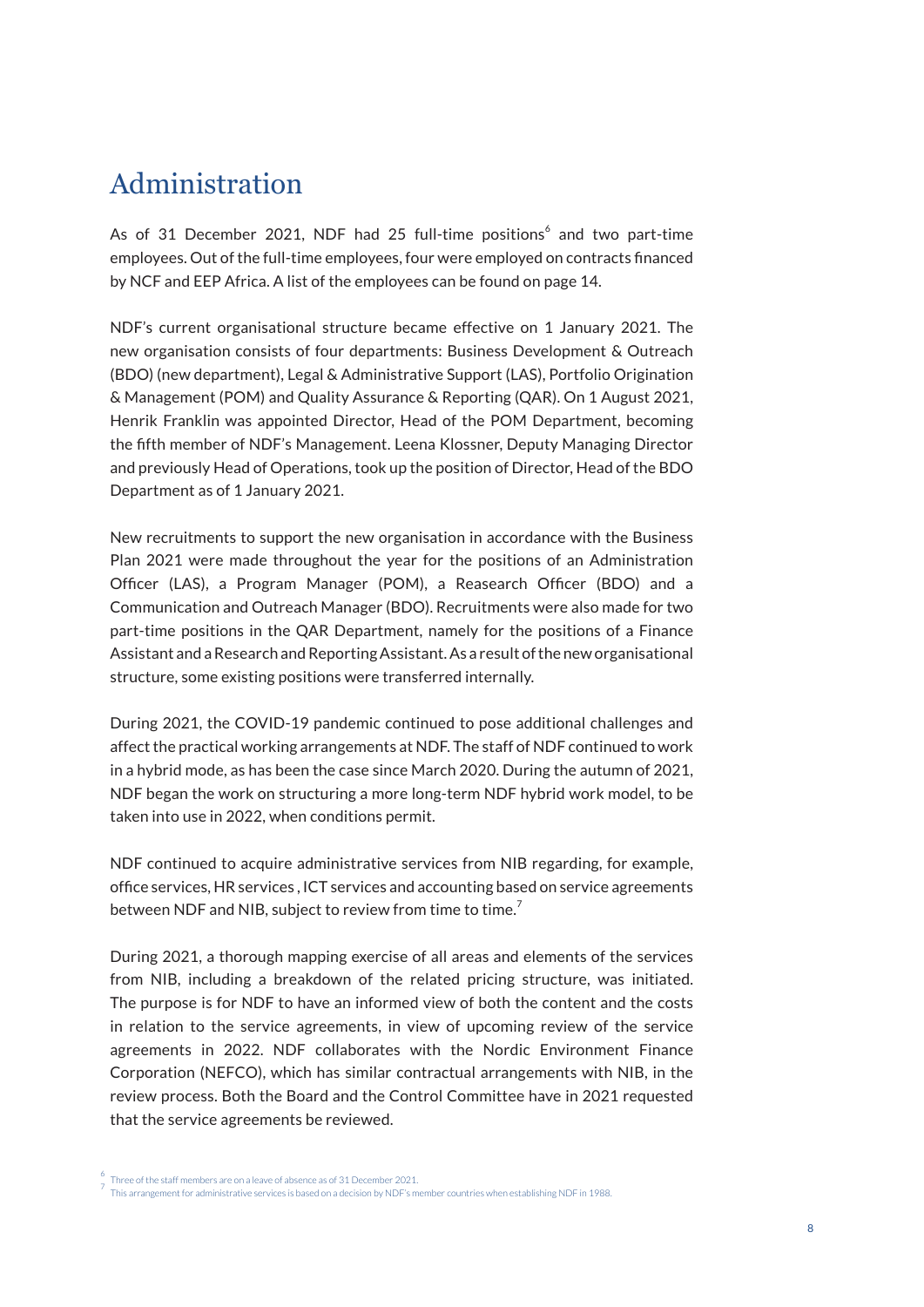In 2021, NDF continued collaboration with NIB and NEFCO on various levels, mostly in matters related to administrative collaboration and communication, and in particular with regard to safe working arrangements and to ensure business continuity during the pandemic.

## Financial Review

#### **Disbursements and results**

During 2021, total disbursements to climate projects amounted to EUR 30.6 million (2020: EUR 54.2 million), of which EUR 26.9 million as grant financing (2020: EUR 35.9 million), EUR 1.8 million was made as equity contribution (2020: EUR 12.0 million), and EUR 1.8 million as financing to climate loans (2020: EUR 6.4 million). The total sum also includes disbursements to sub-projects under NCF. At the end of the year, accumulated disbursements to climate change projects since 2009 amounted to EUR 366.6 million.

The net result for the year before adjustments for currency exchange fluctuations and after disbursements of grant totalled EUR -20.5 million in comparison with EUR -27.0 million the previous year. The net result is EUR -10.7 million for 2021, compared to EUR -37.2 million in 2020.

#### **Instruments**

NDF operates with several types of financing instruments. Depending on the project type, NDF contributes with grants, loans and equity. These instruments can be used stand-alone or blended, as relevant.

#### **Accounting currency**

Since 2001, NDF's financial accounts are kept in EUR and, consequently, also the financial statements are presented in EUR. However, capital increases adopted before year 2000 and related capital contributions remain in the previous accounting currency Special Drawing Rights (SDR), resulting in NDF's capital being denominated in both EUR and SDR.

As a result of operating for many years with SDR as the prevailing currency, NDF has outstanding credits in SDR and fluctuations in the SDR/EUR exchange rate lead to variations in financial results, positive or negative, from one year to another. Since 2012, hedging measures have therefore been taken to decrease the effect from the exchange rate fluctuations.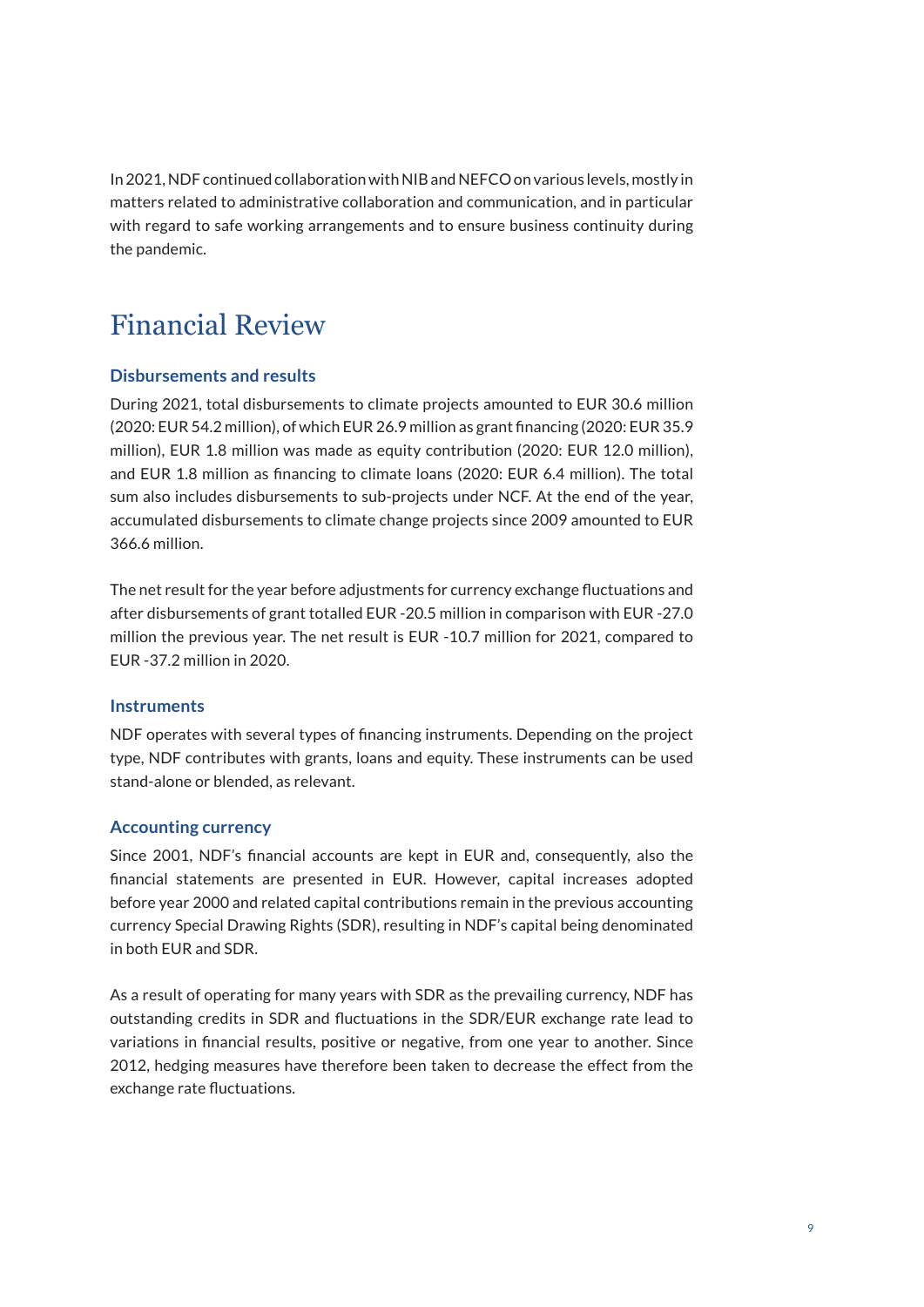#### **Capital and liquidity**

During 2020, NDF's member countries decided on a capital increase of EUR 350 million. According to the base case payment schedule, the countries have agreed to pay in the amount of this capital increase during 2021−2031. Despite the base case payment schedule, NDF can expect variations to the schedule as countries, for example, may wish to make prepayments.

NDF finances its payment and other obligations through the paid-in capital provided by its member countries (the five Nordic countries), cash inflows from the existing project portfolio and proceeds from its treasury operations. During 2021, NDF received repayments under disbursed portfolio amounting to EUR 28.7 million (2020: EUR 27.6 million).

The liquid assets of NDF are managed by a commercial bank on behalf of NDF. Based on NDF's Liquidity and Investment Management Policy, the assets are placed in green bonds, funds and deposits, altogether yielding an average interest rate of approximately 0.1% (2020: 0.5%). The green bonds have an average maturity of three and a half years and NDF's deposits are placed on 1 to 12-month intervals. The liquidity as per 31 December 2021 was EUR 107.2 million (2020: EUR 94.2 million) of which EUR 50.9 million was placed in green instruments (2020: EUR 43.2 million).

#### **Financial results and allocation**

NDF's total assets as of 31 December 2021 amounted to EUR 748.0 million (2020: EUR 752.0 million). This amount includes outstanding credits to public sector projects, climate loans, other loans with equity features and equity investments to the amount of EUR 631.4 million (2020: EUR 650.5 million) and investments with credit institutions to the amount of EUR 107.2 million (2020: EUR 94.2 million). The total net loan losses, write-down on loans and reversals during 2021 totalled EUR 0 (2020: EUR 0).

As of 31 December 2021, NDF's capital consisted of SDR 515 million and EUR 341.5 million in paid-in capital under the capital increases (of which EUR 6.5 million) was paid during 2021 under the 2020 capital increase), and EUR -286.3 million (2020: EUR -275.7 million) in accumulated net income after adjustments for currency exchange fluctuations.

The Fund's income during 2021, amounting to EUR 3.2 million (2020: EUR 6.1 million), consisted of income from credits to the public sector to the amount of EUR 4.5 million (2020: EUR 4.8 million), interest on investments with credit institutions of EUR 0.04 million (2020: EUR 0.4 million), EUR 0.6 million (2020: EUR 0) as remuneration on equity loans and EUR -2.0 million (2020: EUR 0.8 million) from interest income from other financial investments, cash and balances with banks and realised and unrealised gains/losses from other investments.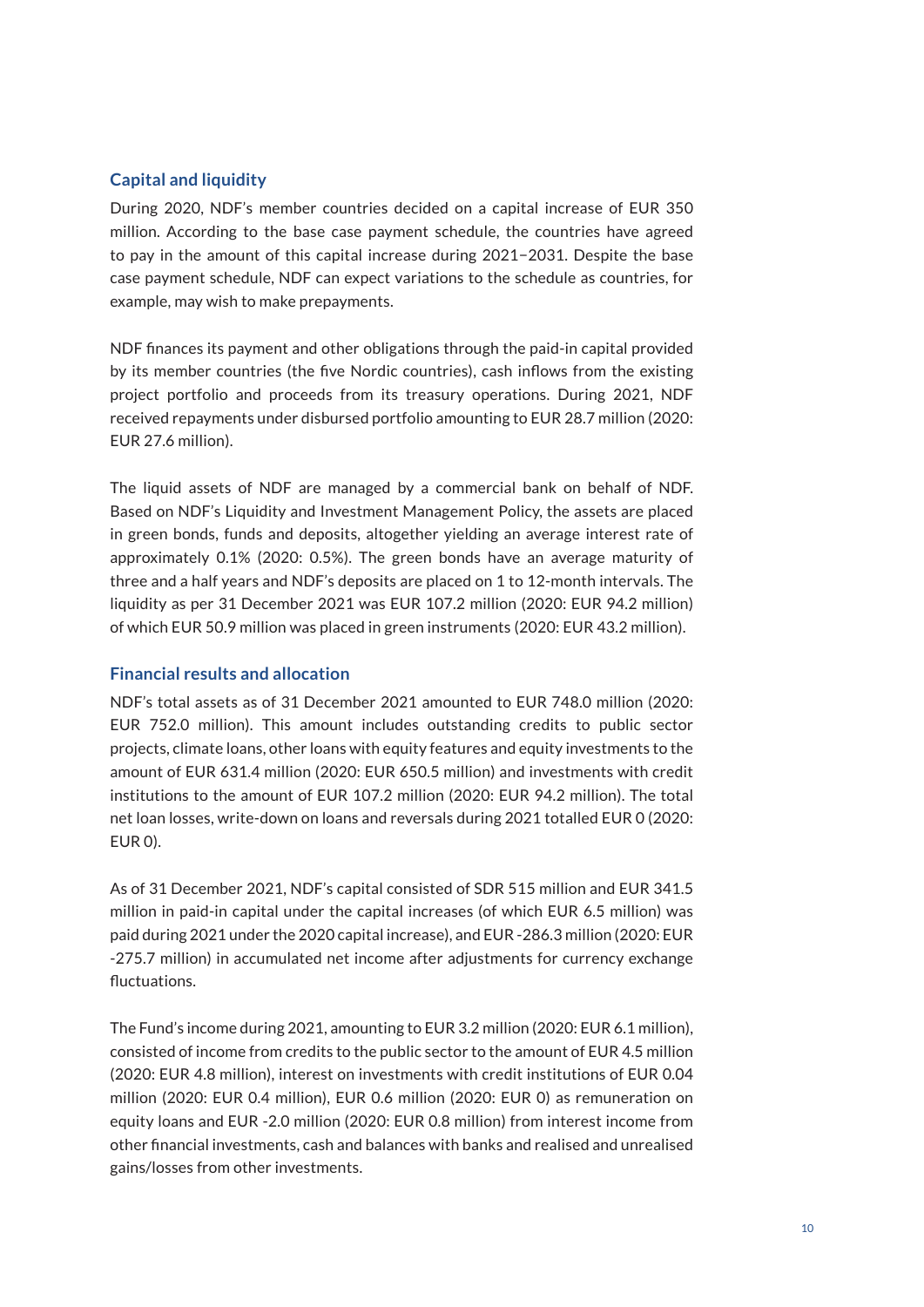Zimbabwe continues to be in payment delay to NDF. All of its accrued, outstanding obligations towards NDF have therefore been placed in non-accrual status, and in line with the World Bank's recommendations, an impairment loss of 50% has been made. Zambia is as of 2021 also in payment delay to NDF but no impairment losses are recorded.

Administrative expenses were EUR 4.0 million (2020: EUR 3.1 million). The largest single item of expenditure consists of salaries and additional salary expenses of EUR 3.4 million (2020: EUR 2.7 million).

The net income for the year, which after adjustments for currency exchange fluctuations and hedging measures of EUR 9.9 million (2020: EUR -10.1 million), amounts to EUR -10,7 million (2020: EUR -37.2 million), is carried forward to the new account. The income statement, balance sheet, changes in equity, cash flow and notes can be found on pages 15-39.

*Electronic signatures on the last page. Digitally signed through Visma Sign. Date: As appears on the electronic signatures.*

> PEKKA HIRVONEN *Chair of the Board*

ANNE SOFIE BJELLAND DAVÍÐ STEFÁNSSON

*Deputy Chair of the Board*

MORTEN BLOMQVIST ANDERS NYSTRÖM

KARIN ISAKSSON *Managing Director*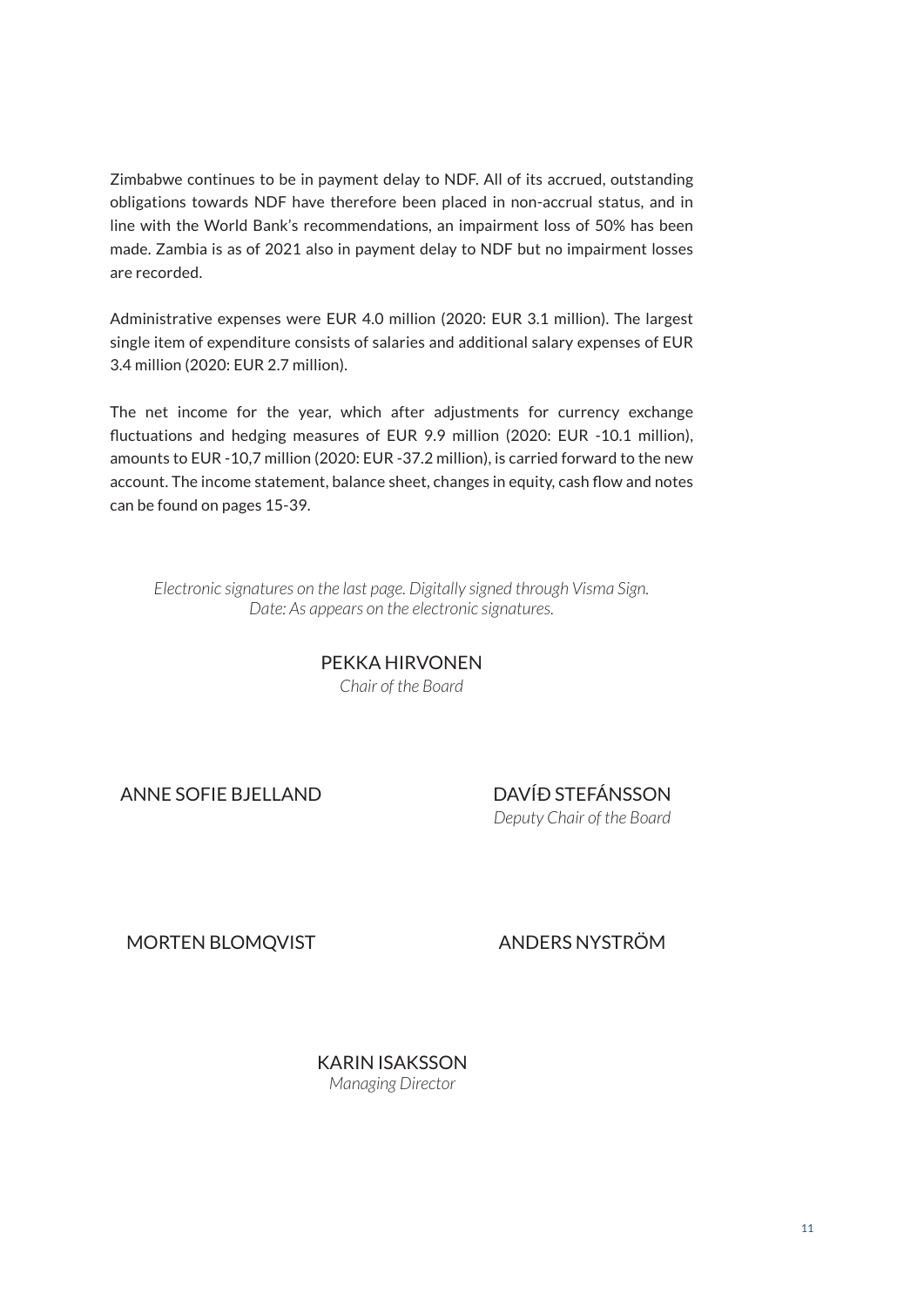#### **BOARD OF DIRECTORS \*)**

#### DENMARK

Morten Blomqvist, Special Adviser, Ministry of Foreign Affairs Alternate: to be nominated

#### FINLAND

Pekka Hirvonen, Director, Ministry for Foreign Affairs, *Chair of the Board* Alternate: Saija Vuola, Ministerial Adviser, Specialist on climate finance, Ministry for Foreign Affairs

#### ICELAND

Davíð Stefánsson, Consultant, D. Stefansson Ltd., Renewable Energy Consultancy Firm, *Deputy Chair of the Board* Alternate: Ólafur Sigurðsson, Director, Ministry of Foreign Affairs

#### NORWAY

Anne Sofie Bjelland, Senior Adviser, Ministry of Foreign Affairs Alternate: to be nominated

#### SWEDEN

Anders Nyström, Director, Ministry for Foreign Affairs Alternate: Susann Nilsson, Deputy Director, Ministry of Foreign Affairs

#### Observer:

Johan Ljungberg, Chief Environmental Analyst, Nordic Investment Bank

\*) As of 31 December 2021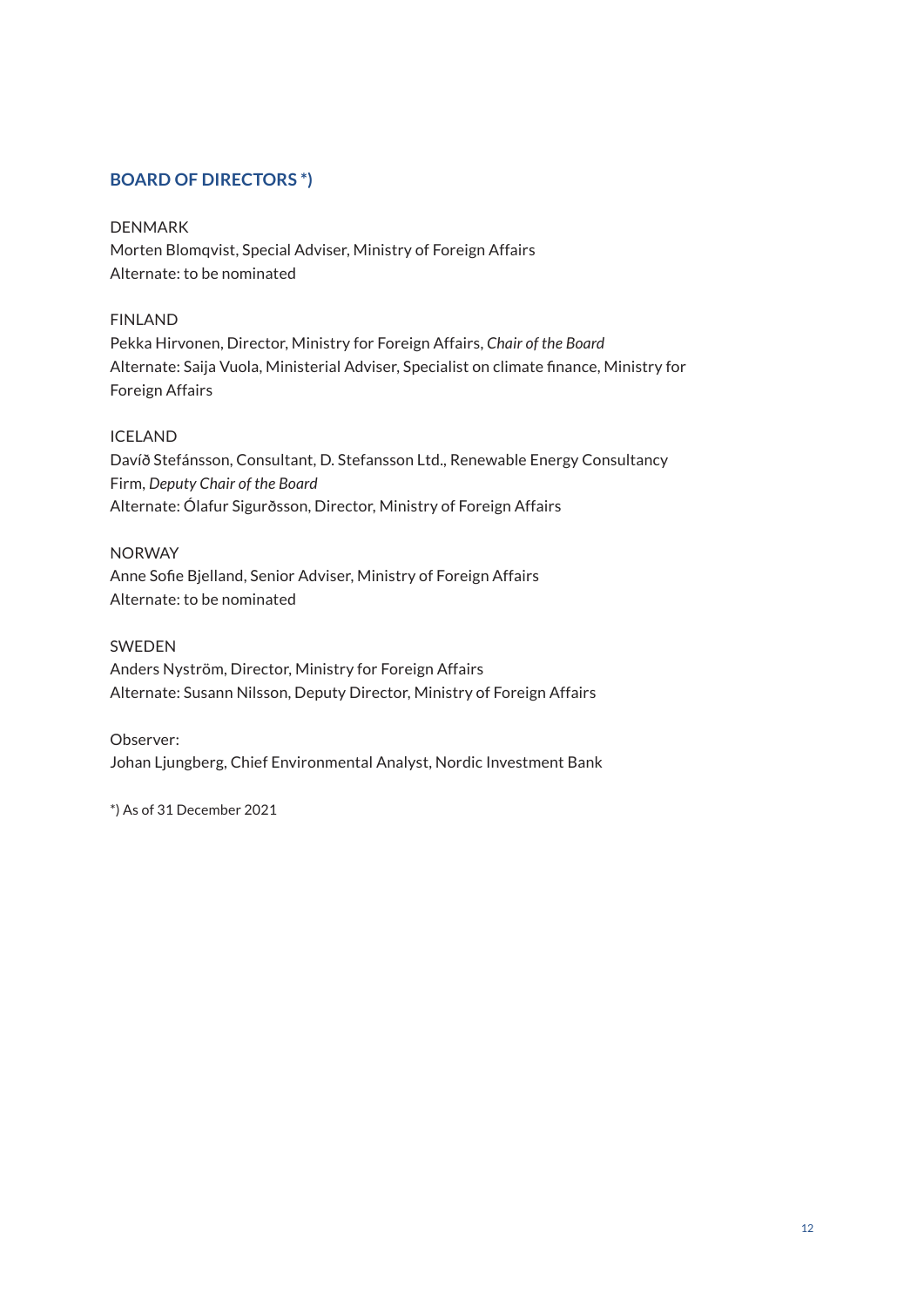#### **CONTROL COMMITTEE \*)**

Chair Jan-Erik Enestam, Minister, Independent Consultant

DENMARK Sjúrður Skaale, Member of Parliament

FINLAND Wille Rydman, Member of Parliament

ICELAND Viljhálmur Árnason, Member of Parliament

NORWAY Michael Tetzschner, Ex-Member of Parliament

SWEDEN Johan Andersson, Member of Parliament

\*) As of 31 December 2021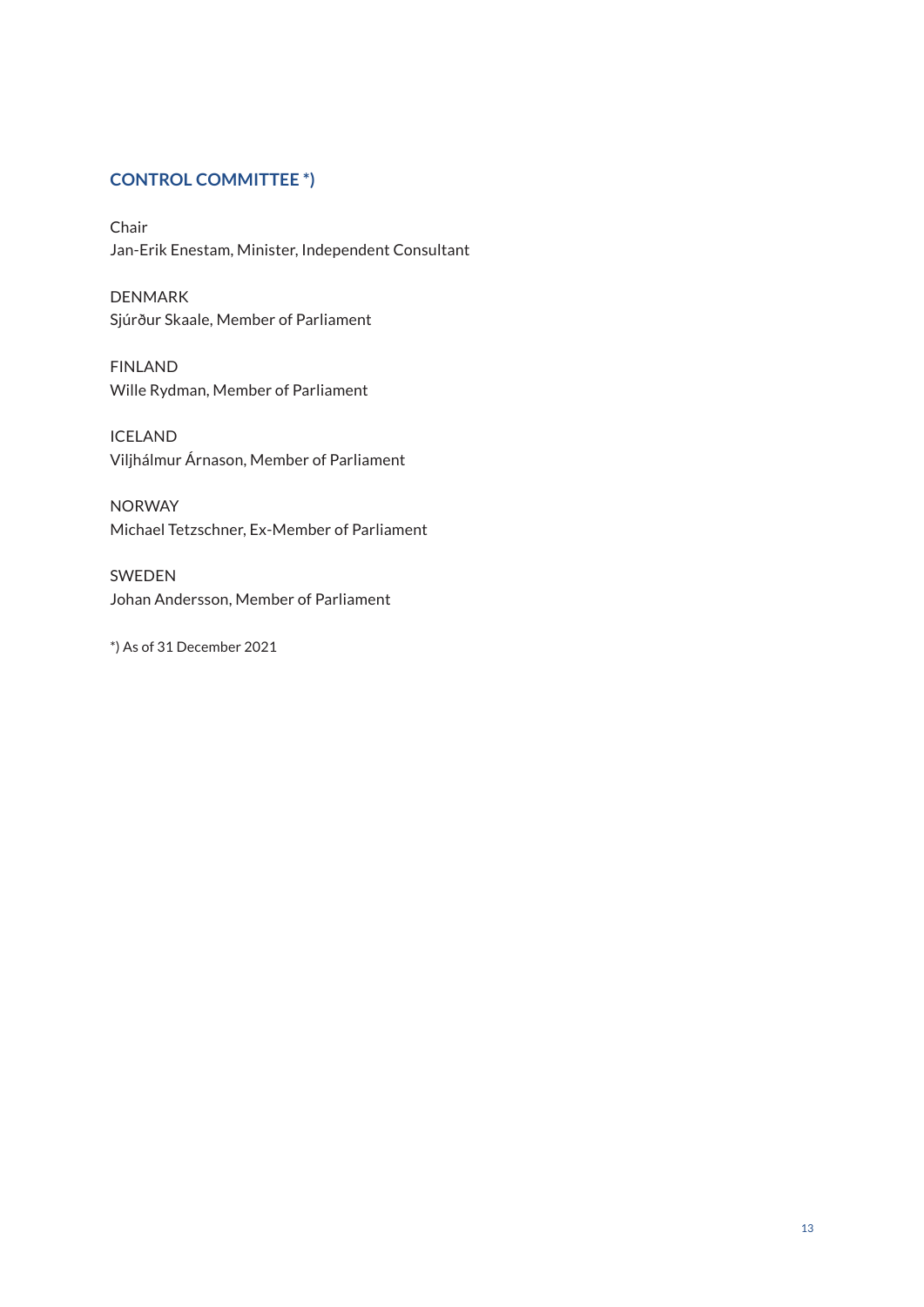#### **AUDITORS APPOINTED BY THE CONTROL COMMITTEE**

Ernst & Young Finland Oy, Responsible partner: Terhi Mäkinen, Authorised Public Accountant Ernst & Young Sweden AB, Responsible partner: Mona Alfredsson, Authorised Public Accountant

Secretary to the Control Committee Terhi Mäkinen, Ernst & Young Finland Oy

#### **MANAGEMENT AND STAFF \*)**

Karin Isaksson, Managing Director Leena Klossner, Deputy Managing Director, Head of Business Development and Outreach Jesper Andersen, Director, Head of Quality Assurance and Reporting Henrik Franklin, Director, Head of Project Origination and Management Christina Stenvall-Kekkonen, General Counsel, Head of Legal and Administration Siv Ahlberg, Acting Manager of Nordic Climate Facility Ville Autio, Finance Assistant Mira Banerjee, Communication and Outreach Manager Sofia Chaichee, Monitoring and Evaluation Specialist Mayra Da Silva, Research Officer Martina Jägerhorn, Program Manager Aage Jørgensen, Program Manager Maggie Knorr, Program Officer, EEP Africa Isa Kujansuu, Associate Legal Counsel Eveliina Laine, Research and Reporting Assistant Isabel Leroux, Program Manager Jacob Lorentzen, Program Officer, Nordic Climate Facility Aleksi Lumijärvi, Program Manager Ann-Christin Lundin, Assistant (on leave) Emeli Möller, Manager of Nordic Climate Facility (on leave) Mari Rasilainen, Administration Officer Juha Seppälä, Environmental and Social Safeguards Specialist Mats Slotte, Manager, Financial Administration Bolesław Stawicki, Program Manager Jessica Suominen, Financial Controller Maria Talari, Communications Officer (on leave) Aleksandra Reskalenko, Communications Officer Jussi Viding, Manager, EEP Africa

\*) As of 31 December 2021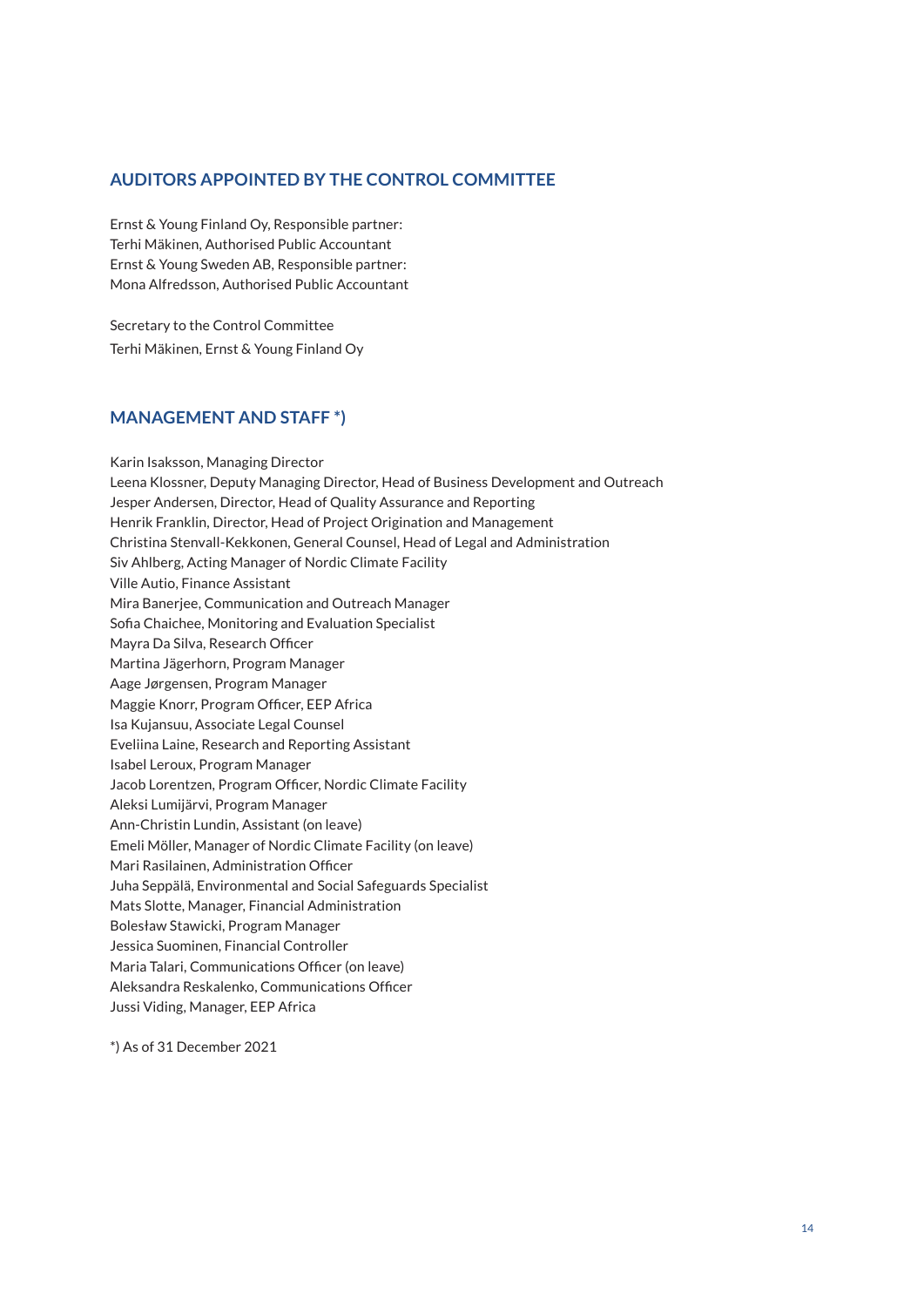#### **INCOME STATEMENT**

(amounts in EUR 1,000)

|                                                                                                       |             | 1 January to 31 December | 1 January to 31 December |
|-------------------------------------------------------------------------------------------------------|-------------|--------------------------|--------------------------|
|                                                                                                       |             | 2021                     | 2020                     |
| <b>Income</b>                                                                                         | <b>Note</b> |                          |                          |
| Service charges from credits                                                                          | (2)         | 4462                     | 4724                     |
| Income from loans with equity features                                                                |             | 606                      |                          |
| Fee and commission income                                                                             |             | 67                       | 70                       |
| Interest income/expenses from investments with credit institutions                                    |             | 43                       | 129                      |
| Interest income from other financial investments                                                      |             | 123                      | 161                      |
| Interest income/expenses from cash and balances with banks                                            |             | $-3$                     | $\overline{7}$           |
| Real. and unreal. gains/losses other financial investments                                            |             | $-2091$                  | 654                      |
| <b>Total income</b>                                                                                   |             | 3 2 0 6                  | 5746                     |
| <b>Expenses</b>                                                                                       |             |                          |                          |
| Grant financing for climate projects                                                                  | (3)         | 26893                    | 35 900                   |
| Refund of grant financing                                                                             |             | $-7413$                  | $-6133$                  |
| Fee and commission expenses                                                                           |             | 93                       | 91                       |
| Commission expenses, derivative instruments                                                           |             | 20                       | 19                       |
| General administrative expenses                                                                       | (4)         | 4000                     | 3061                     |
| Interest expenses/income                                                                              |             |                          | $-308$                   |
| Depreciation/amortisation on tangible and intangible assets                                           | (5)         | 157                      | 149                      |
| <b>Total expenses</b>                                                                                 |             | 23749                    | 32779                    |
| Net result for the year before foreign exchange differences and unreal./real.gains/losses derivatives |             | $-20543$                 | $-27033$                 |
| Foreign exchange differences                                                                          |             | 10091                    | $-10206$                 |
| Unrealised gains/losses on fair value of derivative instruments                                       | (7)         | $-288$                   | $-12$                    |
| Realised gains/losses on derivative instruments                                                       |             | 71                       | 136                      |
| Foreign exchange differences, net                                                                     |             | 9875                     | $-10082$                 |
| Unrealised gains/losses on fair value of forward contracts                                            |             |                          | $-45$                    |
| Unrealised/realised gains/losses on forward contracts                                                 |             |                          | $-45$                    |
| Net result for the year                                                                               |             | $-10669$                 | $-37161$                 |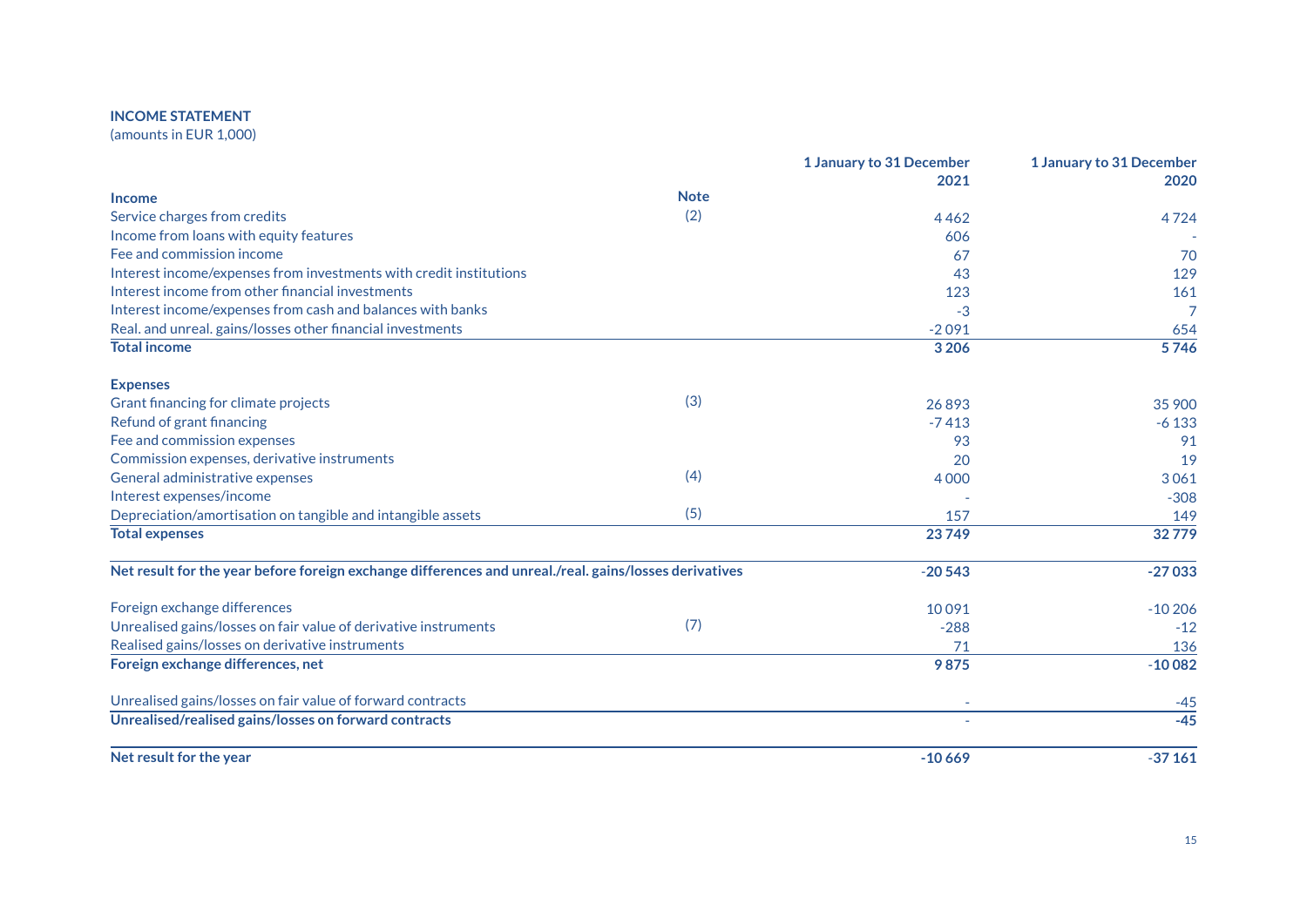#### **BALANCE SHEET**

(amounts in EUR 1,000)

| <b>ASSETS</b>                                     | <b>Note</b> | <b>31 December 2021</b> | <b>31 December 2020</b> |
|---------------------------------------------------|-------------|-------------------------|-------------------------|
| Cash and cash equivalents                         | (8)         | 20817                   | 13229                   |
| Other long-term financial investments             | (8)         | 27825                   | 30 0 80                 |
| Other financial investments                       | (8)         | 58 5 26                 | 50 901                  |
|                                                   |             | 107 167                 | 94 211                  |
| Other assets                                      |             | 7731                    | 5 0 0 0                 |
| Derivative instruments                            | (7)         | 28                      | 316                     |
| <b>Accrued income</b>                             |             | 1088                    | 1271                    |
| Credits to sovereign states                       | (9)         | 580 969                 | 602 329                 |
| Other loans                                       | (10)        | 3553                    | 3826                    |
| <b>Climate loans</b>                              | (3), (11)   | 9622                    | 7798                    |
| Loans with equity features and equity investments | (3), (12)   | 37 29 3                 | 36 545                  |
| Intangible assets                                 | (5)         | 557                     | 699                     |
| Tangible assets                                   | (5)         | 13                      | 13                      |
| <b>Total assets</b>                               |             | 748020                  | 752007                  |
| <b>LIABILITIES AND EQUITY</b>                     |             |                         |                         |
| <b>Liabilities</b>                                |             |                         |                         |
| <b>Other liabilities</b>                          |             | 1420                    | 1279                    |
| Equity                                            |             |                         |                         |
| Fund capital SDR 515 000 000                      |             |                         |                         |
| Fund capital EUR 680 000 000                      |             |                         |                         |
| Paid-in fund capital                              |             | 1032925                 | 1026385                 |
|                                                   | (13)        |                         |                         |
| Accumulated net result                            |             | $-275657$               | $-238496$               |
| Net result for the year                           |             | $-10669$                | $-37161$                |
| <b>Total equity</b>                               |             | 746 600                 | 750728                  |
| <b>Total liabilities and equity</b>               |             | 748020                  | 752007                  |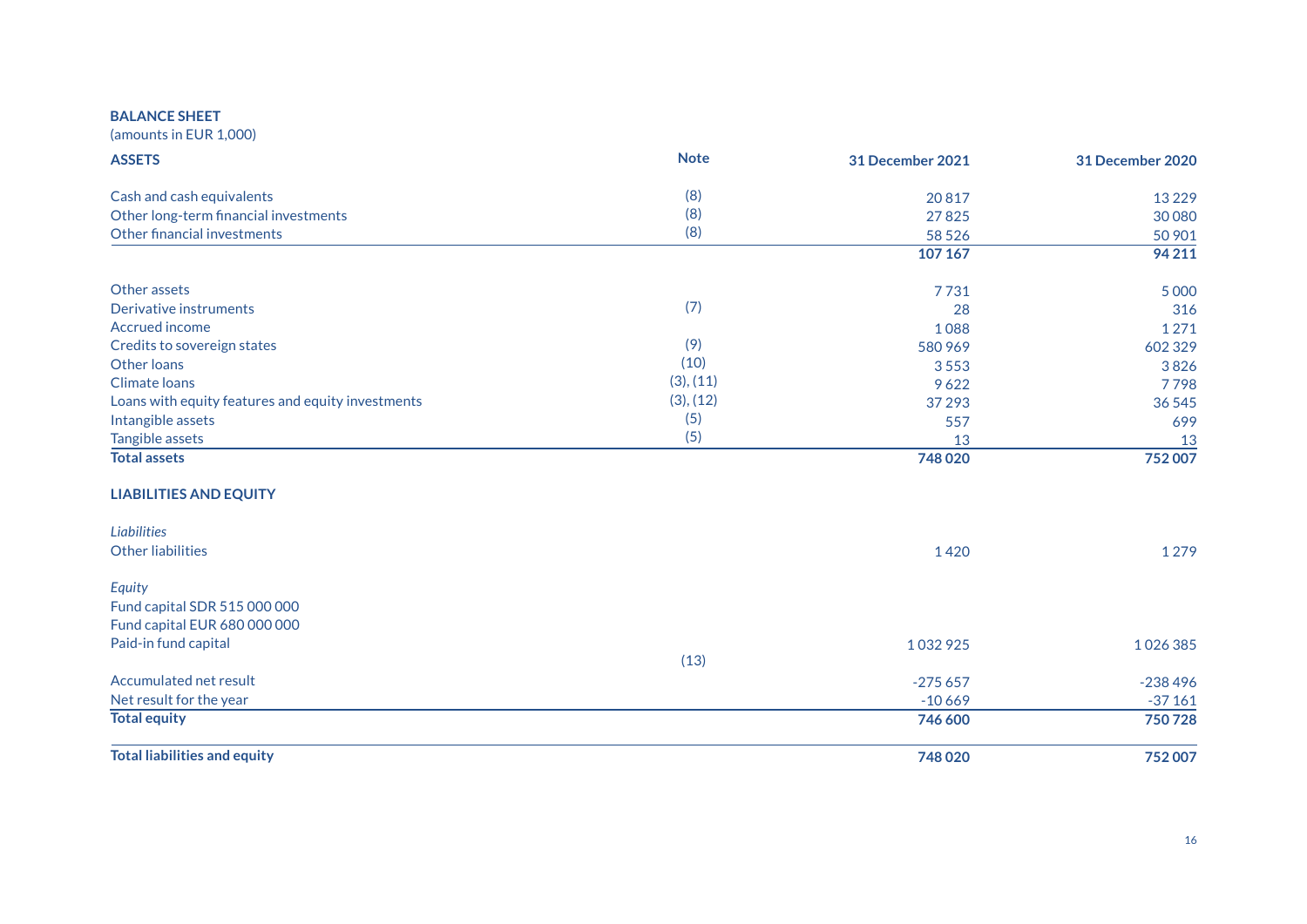### **CHANGES IN EQUITY**

(amounts in EUR 1,000)

|                                | Paid-in fund capital | <b>Accumulated net result</b> | <b>Result for the year</b> | Total    |
|--------------------------------|----------------------|-------------------------------|----------------------------|----------|
| Equity as of 1 January 2020    | 1021405              | $-238496$                     |                            | 782 909  |
| Result for the year            |                      |                               | $-37161$                   | $-37161$ |
| Paid-in fund capital           | 4 9 8 0              |                               |                            | 4 9 8 0  |
| Transfers between equity items |                      | $-37161$                      | 37 161                     |          |
| Equity as of 31 December 2020  | 1026385              | $-275657$                     |                            | 750728   |
| Result for the year            |                      |                               | $-10669$                   | $-10669$ |
| Paid-in fund capital           | 6 5 4 0              |                               |                            | 6540     |
| Transfers between equity items |                      | $-10669$                      | 10669                      |          |
| Equity as of 31 December 2021  | 1032925              | $-286326$                     |                            | 746 600  |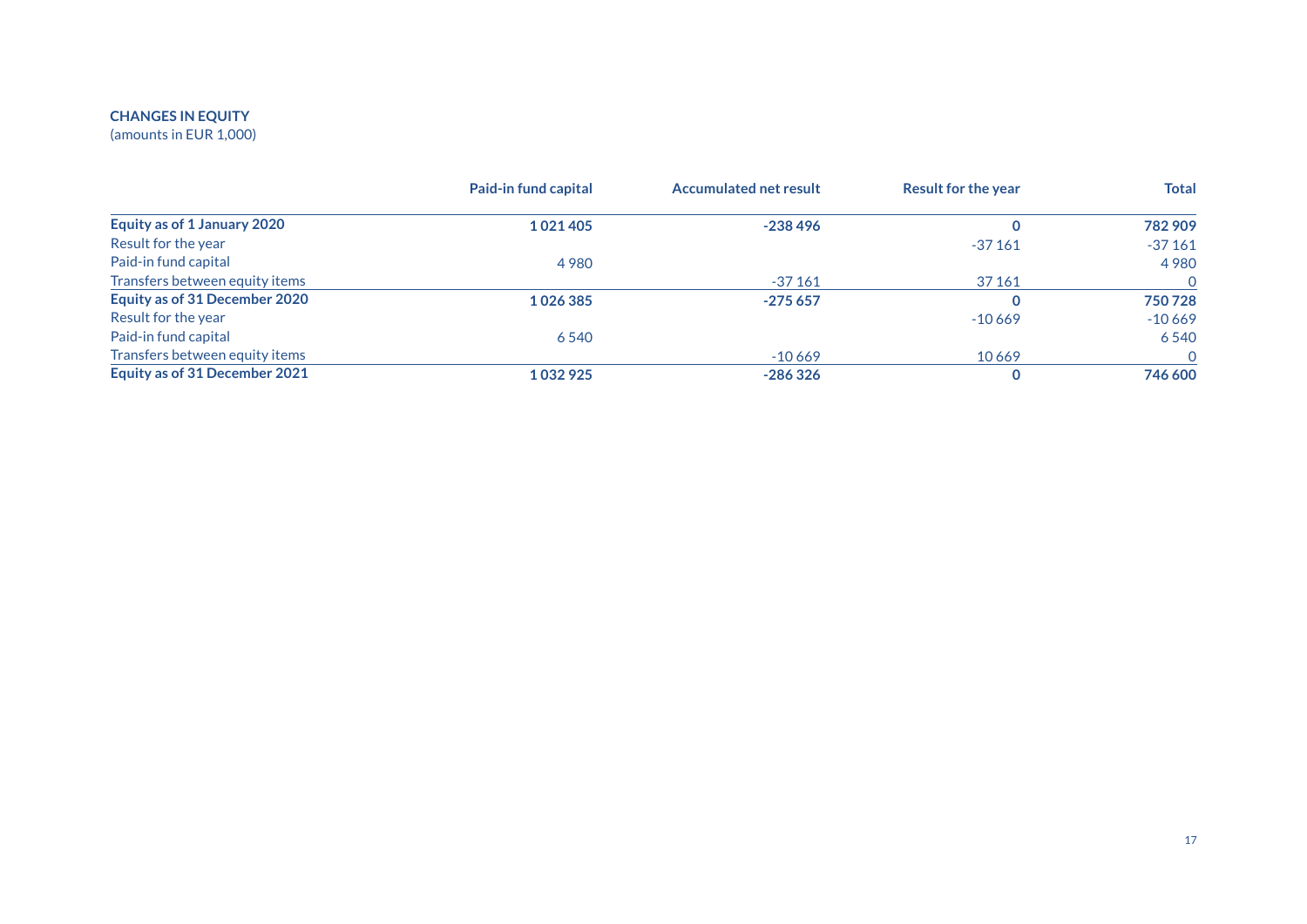#### **CASH FLOW STATEMENT**

(amounts in EUR 1,000)

|                                                             | 31 December 2021 | 31 December 2020 |
|-------------------------------------------------------------|------------------|------------------|
| <b>CASH FLOW FROM OPERATING ACTIVITIES:</b>                 |                  |                  |
| Net result for the year                                     | $-10669$         | $-37161$         |
| Adjustments                                                 |                  |                  |
| Depreciation/amortisation on tangible and intangible assets | 157              | 149              |
| Foreign exchange differences                                | $-10091$         | 10 20 6          |
| Fair value of derivative instruments                        | 288              | 57               |
| Fair value of other financial investments                   | 975              | $-317$           |
| Change in accrued interest and fees (assets)                | 183              | 285              |
| Adjustments to foreign exchange differences                 | 3609             | $-3600$          |
| Lending                                                     |                  |                  |
| <b>Repayments of credits</b>                                | 28 3 8 2         | 27 304           |
| Disbursed equity loans and equity investments               | $-1948$          | $-11984$         |
| Adjustment of equity loans and equity investments           | 1 2 0 0          |                  |
| Repayments of other loans                                   | 273              | 273              |
| Climate loans disbursed                                     | $-1825$          | $-6351$          |
| Change in other liabilities                                 | 123              | $-67$            |
| Other adjustments to the year's result                      | 3                |                  |
| <b>Cash flow from operating activities</b>                  | 10662            | $-21200$         |
| <b>CASH FLOW FROM INVESTING ACTIVITIES:</b>                 |                  |                  |
| Change in investments with a maturity longer than 3 months  | 2 2 5 5          | $-142$           |
| Change in other financial investments                       | $-8599$          | 13714            |
| Change in derivative instruments                            |                  | $-101$           |
| Change in other assets                                      | $-3270$          | 336              |
| <b>Cash flow from investing activities</b>                  | $-9614$          | 13807            |
| <b>CASH FLOW FROM FINANCING ACTIVITIES:</b>                 |                  |                  |
| Paid-in capital                                             | 6540             | 4980             |
| <b>Cash flow from financing activities</b>                  | 6540             | 4980             |
| Change in cash and cash equivalents                         | 7588             | $-2414$          |
| Opening balance for cash and cash equivalents               | 13229            | 15 6 43          |
| <b>Closing balance for cash and cash equivalents</b>        | 20817            | 13229            |

The cash flow statement has been prepared using the indirect method and cash flow items cannot be directly concluded from the balance sheet and income statement.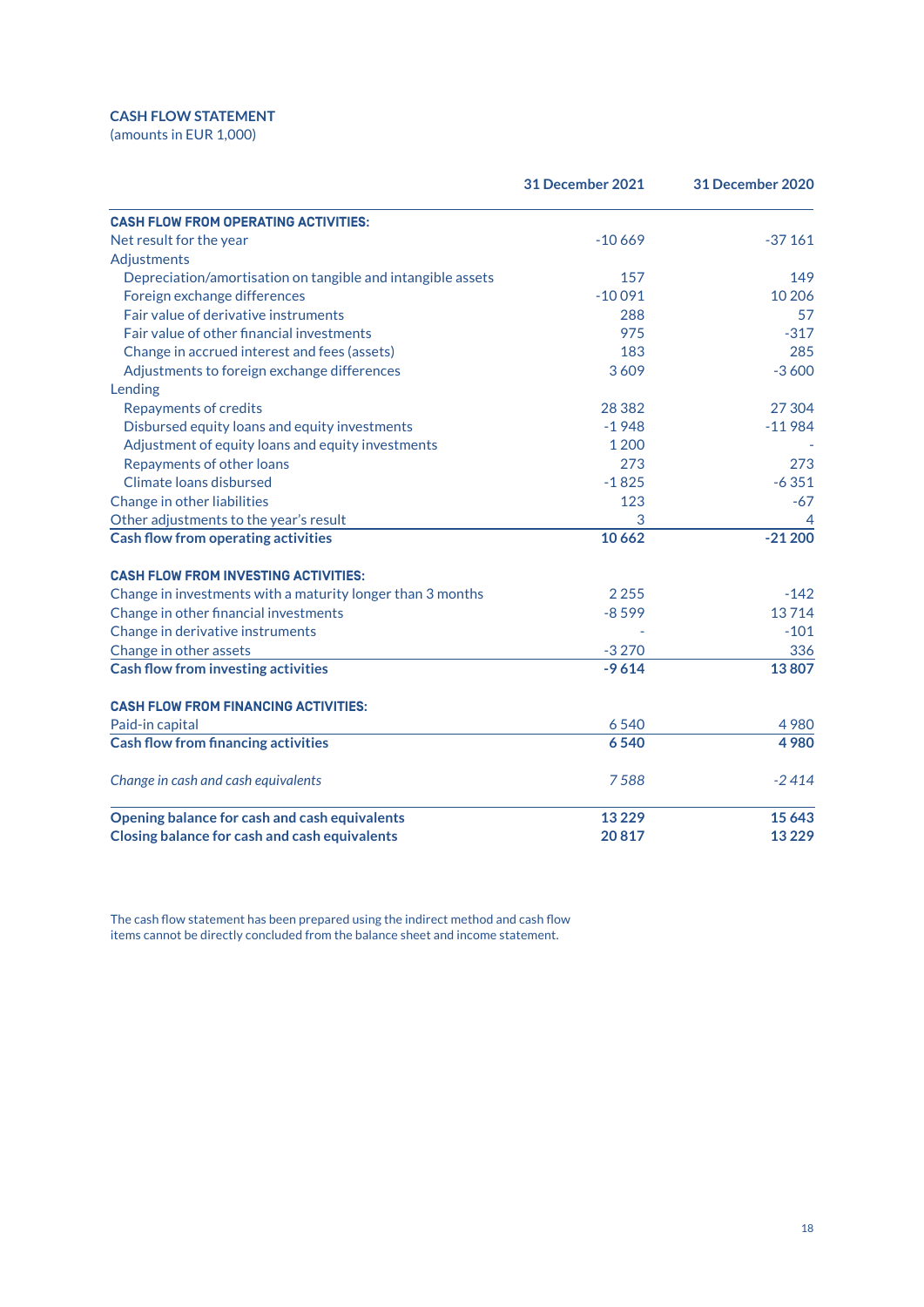### Notes to the Financial Statements

#### **NOTE 1: ACCOUNTING POLICIES 1.1 Reporting Entity**

#### Governance Structure

The most important formal basis for Nordic cooperation is the Helsinki Agreement of 1962. This agreement sets out the aims of Nordic cooperation and contains provisions for the Nordic Council and, as subsequently amended, for the Nordic Council of Ministers.

The Nordic Council is a forum for consultation and discussion on issues of common interests at a parliamentary level. The Nordic Council of Ministers is empowered to make decisions on matters of cooperation that are binding to the governments of the Nordic countries.

On 19 May 1988, the Nordic Council of Ministers decided to establish Nordic Development Fund ("NDF" or "Fund") for financing projects of Nordic interest in developing countries on concessional terms. The establishing agreement of NDF was signed by the five Nordic countries namely Denmark, Finland, Iceland, Norway and Sweden on 3 November 1988 and entered into force on 30 January 1989. The Fund's operations commenced on 1 February 1989.

In November 1997, the Nordic Council of Ministers decided that the legal framework of NDF should be revised to reflect the Fund's status as an international institution. This lead to a new Agreement on the Nordic Development Fund, which was signed on 9 November 1998 (the 1998 Agreement), replacing the agreement of 1988.

#### **Purpose**

The statutory purpose of NDF, which has remained unchanged since establishment of the Fund, is to promote economic and social development in developing countries through participation in financing, on concessional terms, of projects of interest to the Nordic countries. As the Nordic countries' joint international development financing organisation, NDF focuses, as reflected in the Strategy approved by the Board of Directors in April 2020, on the nexus between climate change and development in lower-income countries and countries in fragile situations. NDF engages in both the public and the private sector, and uses financial instruments flexibly, alone or in various combinations, to match the needs of the project.

According to its Statutes, NDF can provide grants, loans and equity. In line with NDF's providing concessionary financing, there is no requirement on NDF's financial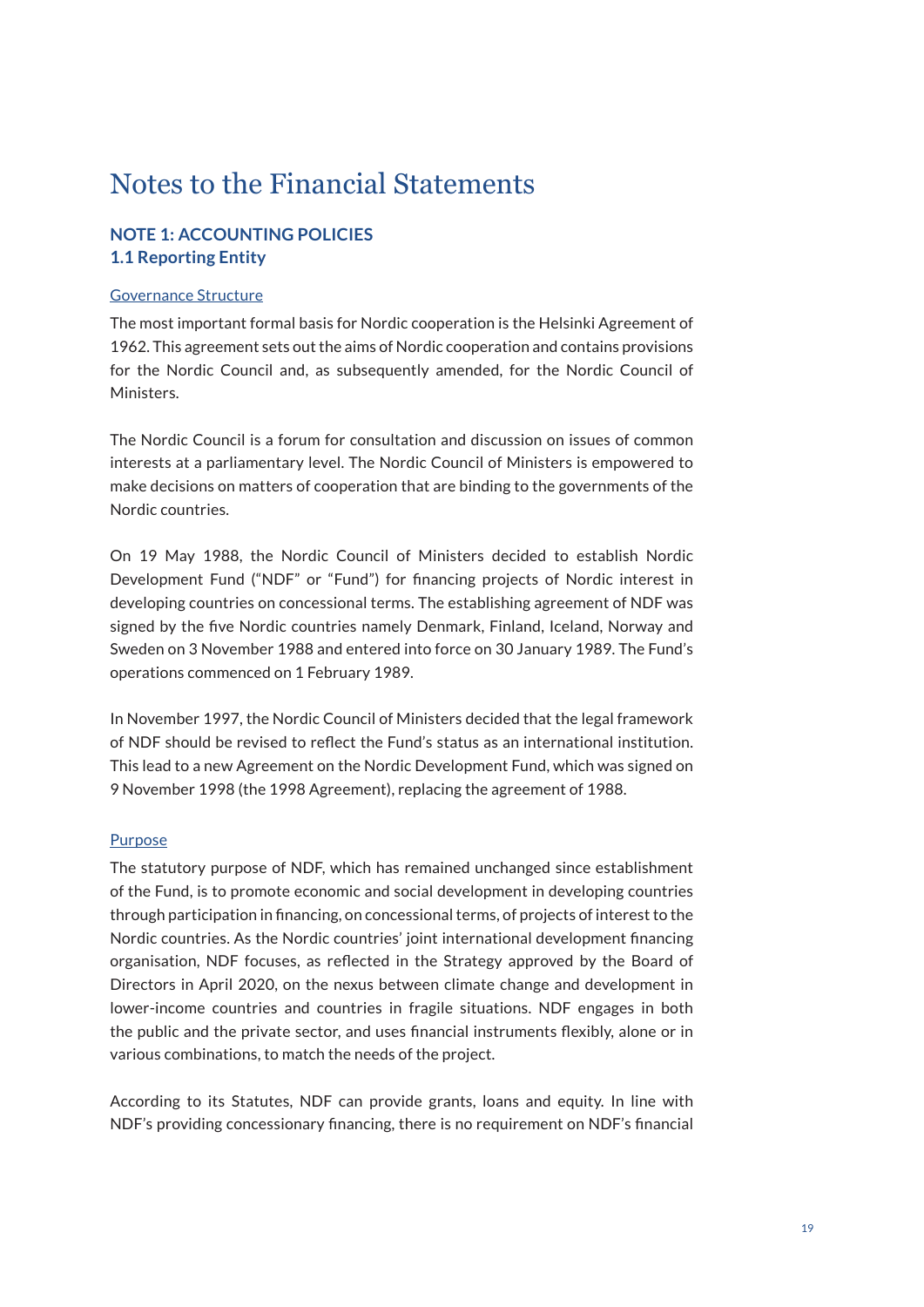instruments rendering return. It is envisioned in the Strategy that at least 50% of NDF's commitments on a portfolio level should consist of grants.

#### Legal Status

NDF is governed by the provisions of the 1998 Agreement and the pertaining statutes (the "Statutes") as amended from time to time. In addition, there is a Host Country Agreement between NDF and the Government of Finland ("Host Country Agreement"), which was signed on 15 October 2013 and entered into force on 11 May 2014.

NDF has the legal status of an international legal person, with full legal capacity and is vested with some privileges and immunities typical for an intergovernmental financial organisation, such as exemption from credit policy measures and payment restrictions, protection from search and seizure of its property and assets, inviolability of its premises, and broad tax exemptions.

The Statutes provide that the principal office i.e. the headquarters of the Fund shall be located at the principal office, i.e the headquarters of the Nordic Investment Bank (NIB). The address of the headquarters is Fabianinkatu 34, Helsinki, Finland.

#### **1.2 Basis of Accounting**

The financial statements have been prepared in accordance with methods of valuation and recognition of income and expenses as described below. With the exceptions noted below, they are based on historical cost.

#### **1.3 Accounting standards adopted in 2021**

No new accountning standards were adopted to apply to the Fund's 2021 financial statements.

#### **1.4 Decision on transiting to IFRS as accounting standard**

The Board approved NDF's transition to the International Financial Reporting Standards (IFRS) on 9 June 2021. As a result, the Fund's 2022 annual financial statements will be prepared in accordance with IFRS.

#### **1.5 Functional and presentation currency**

The Fund's functional and presentation currency is euro and the financial statements are presented in EUR 1,000, unless otherwise indicated. All figures in the financial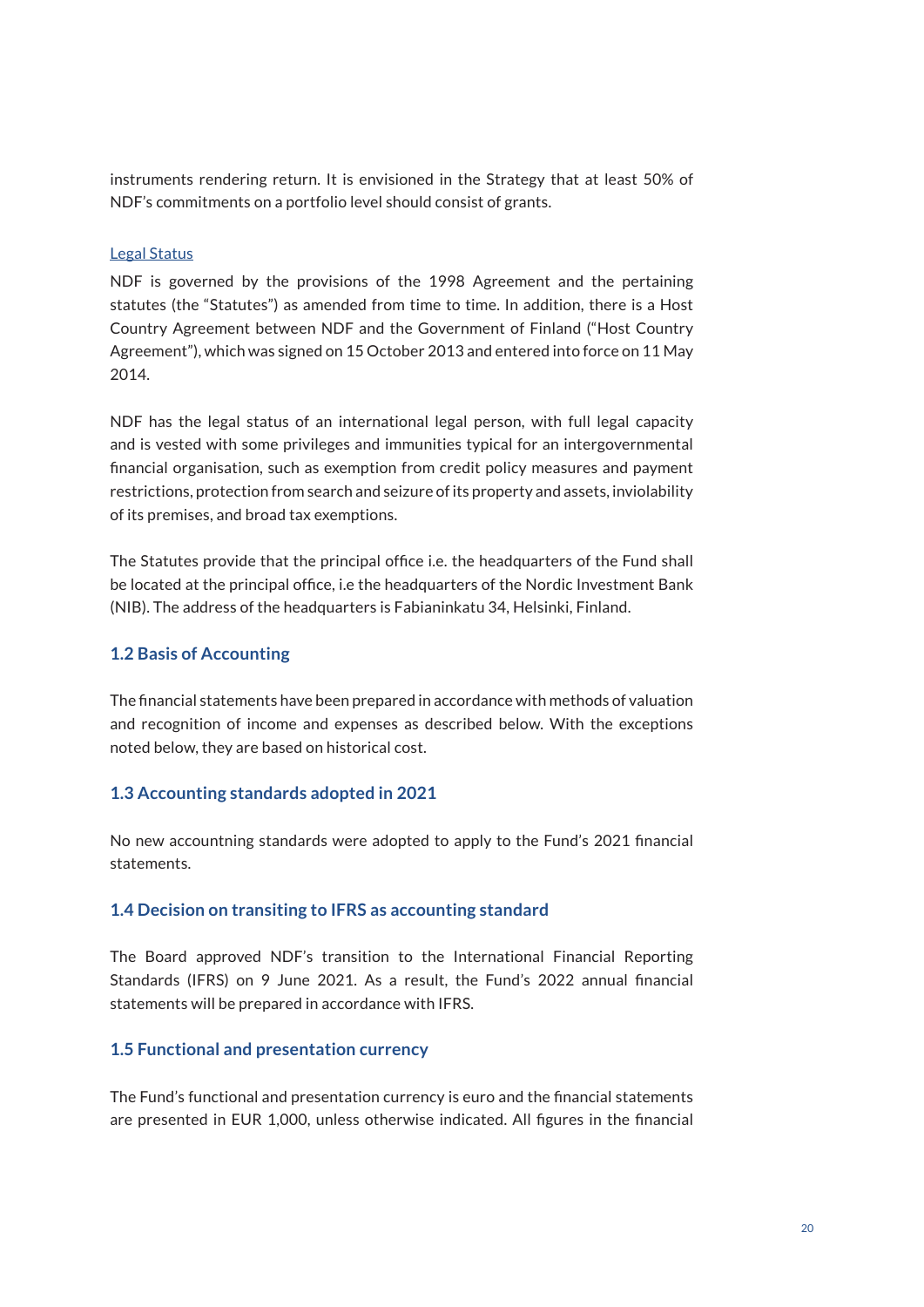statements have been rounded and consequently the sum of individual figures may deviate from the presented sum figure. Furthermore, all percentages are subject to possible rounding differences.

#### **1.6 Foreign currency translation**

Monetary assets and liabilities denominated in foreign currencies are recognised in the accounts at the exchange rate prevailing on the closing date. Non-monetary assets and liabilities are recognised in the accounts at the euro rate prevailing on the transaction date. Income and expenses recognised in currencies other than the euro are converted on a daily basis to the euro, in accordance with the euro rate prevailing on that day.

Realised and unrealised exchange rate gains or losses are recognised in the income statement as Foreign exchange differences.

The Fund uses the official exchange rates published for the euro by a leading market data provider with some exceptions, as disclosed in Note 15.

#### **1.7 Significant accounting judgements and estimates**

The preparation of financial statements requires management to make assessment and estimates that affect the result, financial position and additional disclosures. The main impact is on the assessment of impairment of loans and the fair value of the investments. They are based on information available to the management. Actual results may differ materially from the assessments made.

#### **1.8 Recognition and derecognition of financial instruments**

Financial instruments are recognised in the balance sheet on a settlement date basis. A financial asset is derecognised when the contractual rights to the cash flows from the financial asset expire. A financial liability is derecognised from the balance sheet when the obligation specified in the contract is discharged, cancelled or expires.

#### **1.9 Basis for classification and measurement**

The Fund classifies its financial assets into two categories: those measured at amortised cost, and those measured at fair value. This classification depends on both the contractual characteristics of the assets and the business model adopted for their management.

An investment is classified at "amortised cost" only if both of the following criteria are met: the objective of the Fund's business model is to hold the assets in order to collect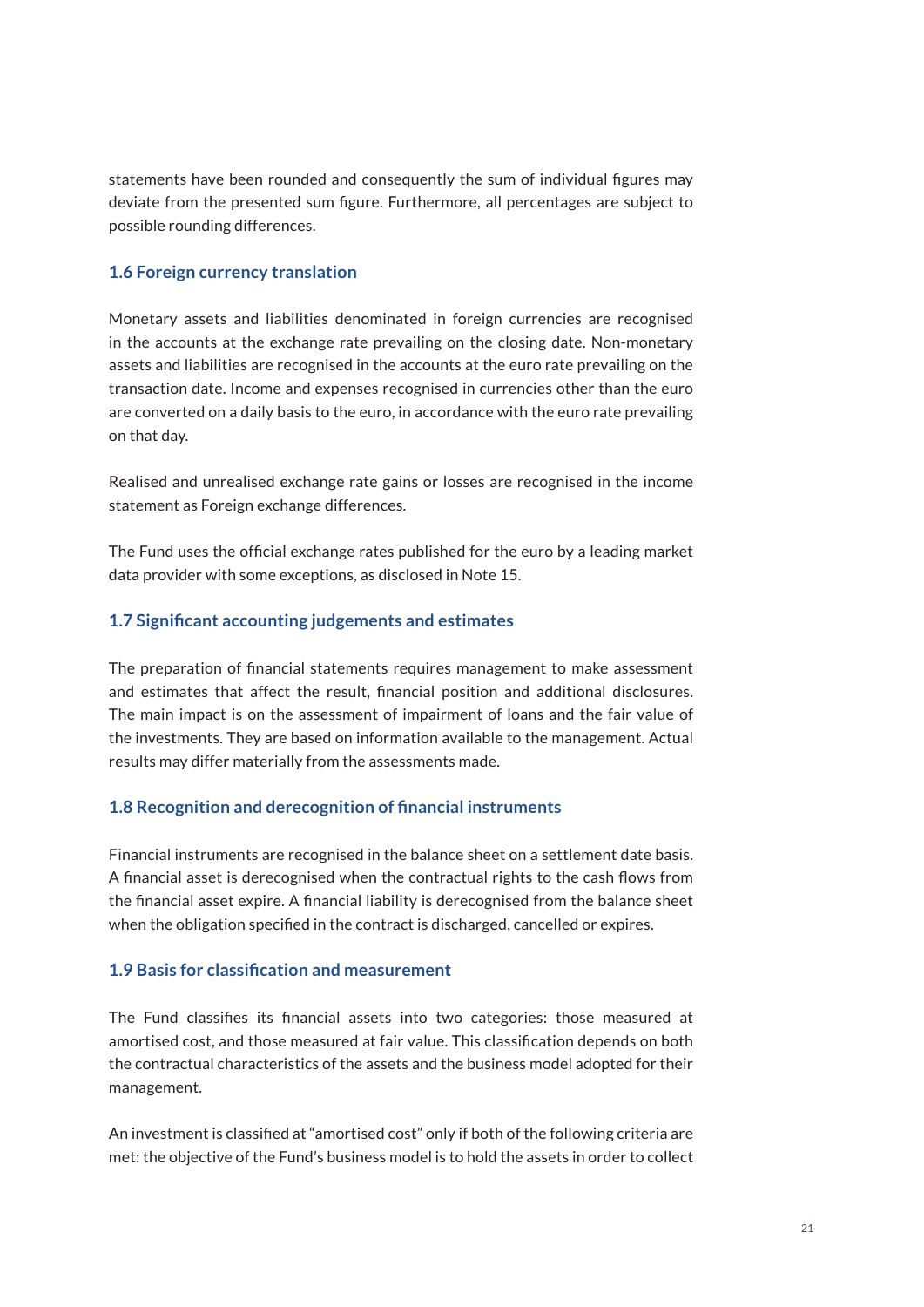the contractual cash flows, and the contractual terms of the financial assets must give rise on specified dates to cash flows that are only payments of principal and interest on the principal amount outstanding.

If either of the two criteria above is not met, the asset cannot be classified in the amortised cost category and must be classified at fair value through profit and loss (FVPTL).

#### **Determination of fair value**

The fair value of financial instruments, including derivative instruments that are traded in a liquid market, is the bid or offered closing price on the balance sheet date.

The Fund measures fair values using the following fair value hierarchy, which reflects the significance of the inputs used in making the measurements:

*Level 1*: Quoted market prices (unadjusted) in an active market for identical instruments. *Level 2*: Valuation techniques based on observable inputs, either directly (i.e. as prices) or indirectly (i.e. derived from prices).

*Level 3*: Valuation techniques using significant unobservable inputs.

#### **1.10 Cash and cash equivalents**

Cash and Cash Equivalents comprise monetary assets and investments with original maturities of three months or less, calculated from the date the acquisition and investments were made.

Cash and Cash Equivalents in the cash flow statement refers to the net amount of monetary assets, investments and liabilities with original maturities of three months or less, calculated from the time the transaction was entered into.

#### **1.11 Derivative instruments**

As NDF will in future years have outstanding credits denominated in SDR, changes in the SDR-EUR rate may lead to the income statement showing substantial foreign exchange differences since these currency positions are not 100% hedged against changes in foreign exchange rates. However, in accordance with the Hedging Policy, measures have been taken to reduce the effects from the foreign exchange differences by hedging part of the credits denominated in SDR.

The derivative instruments are valued at fair value at the end of the year and the change in fair value is recognised in the income statement.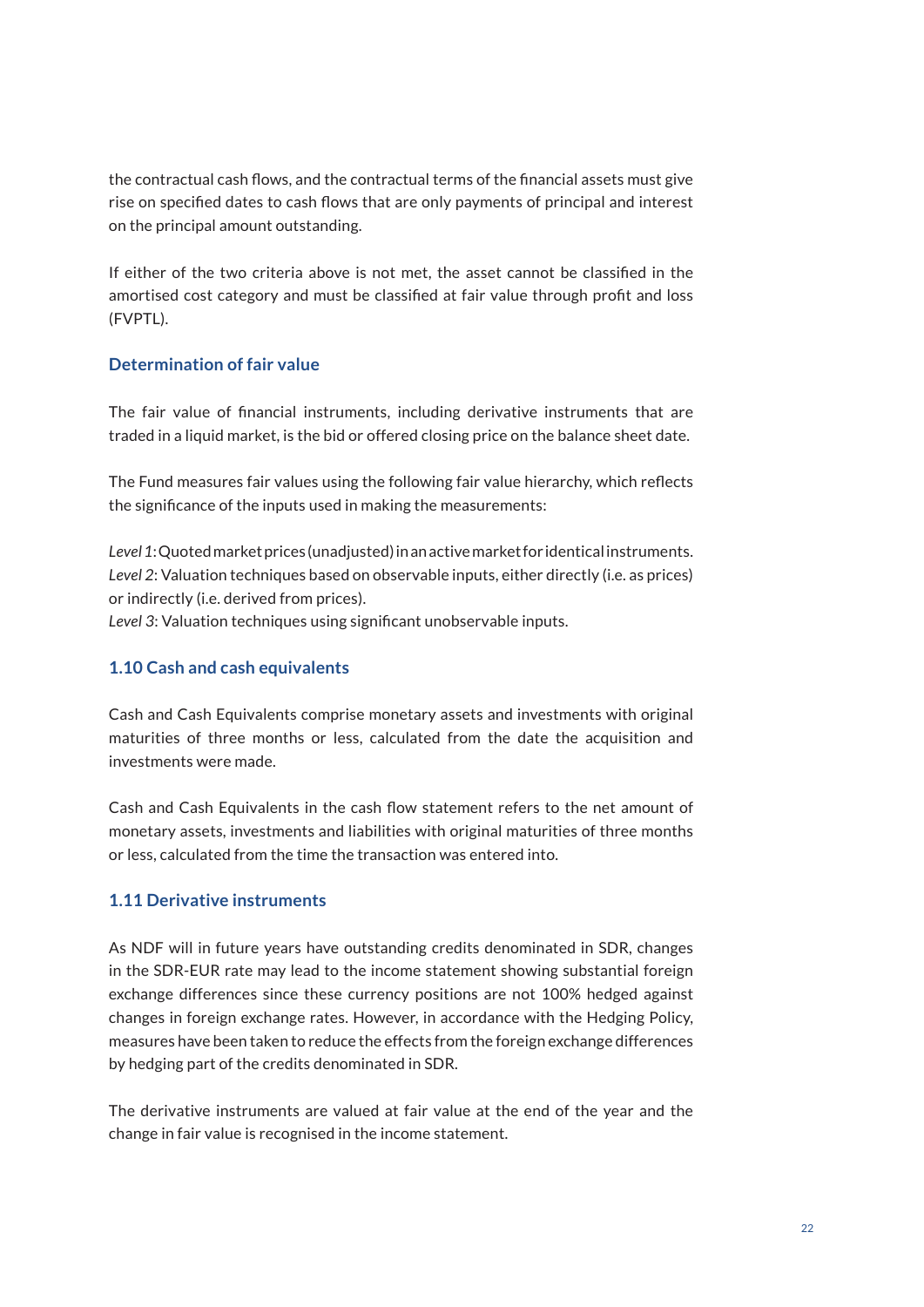NDF has utilised both forward and deposition contracts for liquidity management purposes. Currently, NDF has deposition contracts with a commercial bank.

#### **1.12 Investments with credit institutions**

NDF invests monetary assets with a commercial bank at current market interest rates. The investments are initially recognised at cost (normally nominal value) at settlement date. Investments are also recorded at cost in the annual report. Accrued interest on investments is recorded within "Accrued Income" in the balance sheet. Investments with credit institutions for longer than three months are shown as investments in the Cash Flow Statement.

#### **1.13 Credits to sovereign states**

The recipient countries for NDF credits are primarily low-income developing countries. The credit period for credits to sovereign states, which NDF granted during the years 1989 - 2005, is 40 years, including a 10 year grace period. The credits are initially recognised at cost at settlement date and held at amortised cost. There is considerable concessionality in the credits from NDF as they are interest-free and have very long maturities.

#### **1.14 Other loans**

Other loans outstanding consists of one loan, which NDF granted during the years 1989 - 2005. The purpose of the loan was to serve as an on-lending facility to the financial sector. The loan is initially recognised at cost at settlement day. In the balance sheet, other loans are recorded net of provisions for actual and possible loan losses. A provision for possible loan losses, is established based on the assessment of the nature and maturity structure of the loan portfolio.

#### **1.15 Climate loans to sovereign states**

The first climate loan was approved by the Board of Directors in 2016. Since then, the Board of Directors have approved five climate loan projects, to a value of EUR 26 000 thousand (2020: EUR 26 000 thousand). Climate loans follow the same principles and structure as Credits to sovereign states, thus providing concessional loans to sovereign states for a loan period of 25 - 38 years. The climate loans are initially recognised at cost at settlement date and held at amortised cost.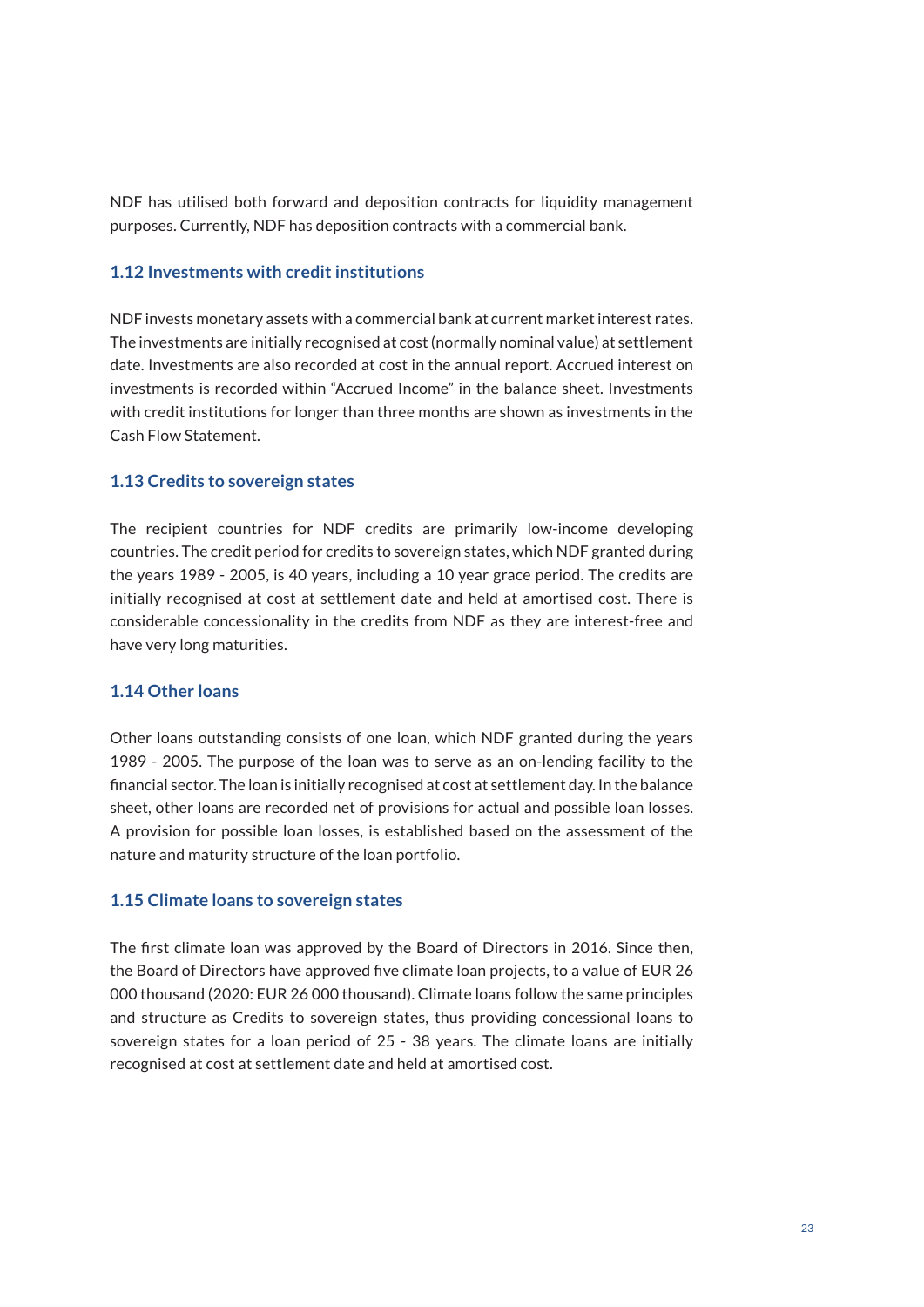#### **1.16 Loans with equity features and equity investments**

Loans with equity features and equity investments are accounted for in the balance sheet under Loans with equity features and equity investments and are to be valued at cost during the investment period. When the investment enters the post-investment period, NDF recognises the investment at fair value. Write-downs are presented separately in the income statement.

#### **1.17 Provision for loan losses**

NDF's lending conditions for Credits to sovereign states, Other loans and Climate loans to sovereign states allow a long-term view to be taken of the repayment capacity of recipient countries. In the event of debt consolidation, it is assumed that credits from NDF will be treated in the same manner as loans from other multilateral financing institutions (preferred creditor status).

For payments, which are more than 180 days overdue, the Fund places all credits to the borrower in non-accrual status, whereupon the Fund stops recording accrued service charges and fee and commission revenue as income on the income statement. All accrued but unpaid income in respect of the borrower that had been recorded as income is then reversed.

Credits outstanding are recognised in the balance sheet at their recoverable amount. Loans to sovereign states are recorded net of provisions for possible loan losses and actual loan losses. Provision for possible loan losses is established based on the assessment of the nature and maturity structure of the credit portfolio.

#### **1.18 Financing of grant projects**

Disbursements to climate projects in the form of grants, are recorded as a cost under "Grant financing for climate projects" in the income statement. Upon completion of a project or cancellation of a grant, any refund is accounted for as a reduction of the total costs for the year under "Refund of grant financing."

#### **1.19 Intangible assets**

Intangible assets mainly consist of investments in software, software licenses and since 2019 also right to use assets arising from leasing arrangements. Acquisitions that generate economic benefits exceeding costs beyond one year are recognised as intangible assets. The investments are carried at historical cost and are amortised over the assessed useful life of the assets, which is estimated to be between three and five years. The amortisations are made on a straight-line basis.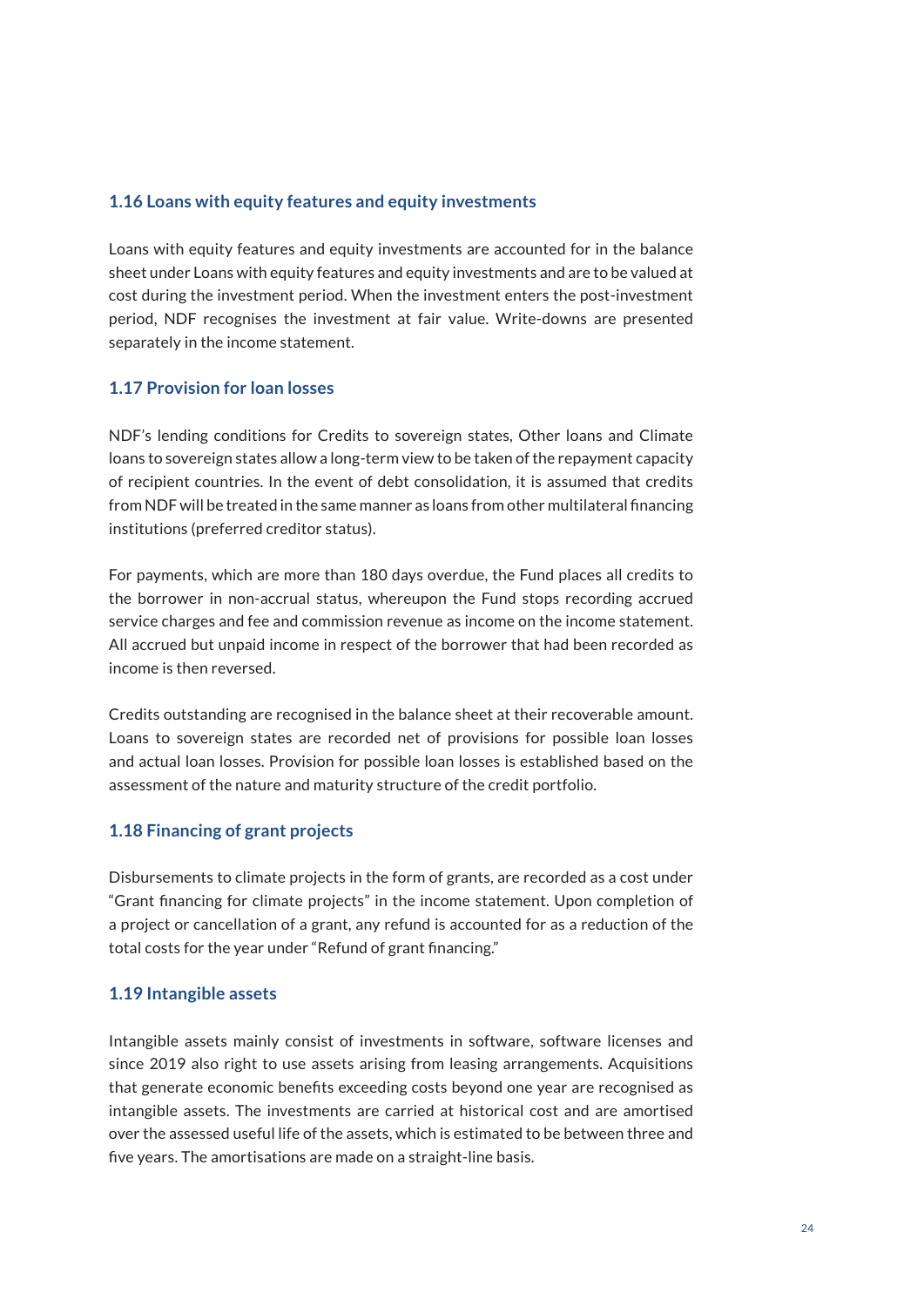#### **1.20 Tangible assets**

Tangible assets are recognised at historical cost, less any accumulated depreciation based on their assessed useful life. The depreciation period for tangible assets is determined by assessing the individual item, usually three to five years. The depreciations are calculated on a straight-line basis.

#### **1.21 Write-downs and impairment of intangible and tangible assets**

The Fund's assets are reviewed annually for impairment. If there is any objective evidence of impairment, the impairment loss is determined based on the recoverable amount of the assets.

#### **1.22 NDF's capital**

NDF's capital is provided from the development cooperation budgets of the five Nordic countries. Each member country has subscribed to a certain portion of the capital, calculated on the basis the scheme of allocation for joint Nordic financing between the Nordic countries. The scheme of allocation reflects each Nordic country's proportion of the Nordic Region's total gross domestic income at factor cost for the last two calendar years.

NDF's capital subscribed to during 1989-2000 amounts to SDR 515 000 thousand the equivalent of EUR 691 405 thousand - and EUR 330 000 thousand.

In October 2020, the Nordic Council of Ministers, consisting of representatives of NDF's member countries decided on a capital increase in the amount of EUR 350 000 thousand. The member countries have agreed on a base case payment schedule according to which the amount of the capital increase shall be paid in its entirety during 2021−2031.

Consequently, the total subsribed capital is SDR 515 000 thousand and EUR 680 000 thousand, equivalent to EUR 1 371 405 thousand. SDR 515 million and EUR 341.5 million of the capital has been paid-in as at 31 December 2021.

NDF finances its payment and other obligations through the paid in capital provided by its member countries, cash inflows from the existing project portfolio and proceeds from its treasury operations.

At the end of the year, the net result of the year is transferred to the accumulated net result.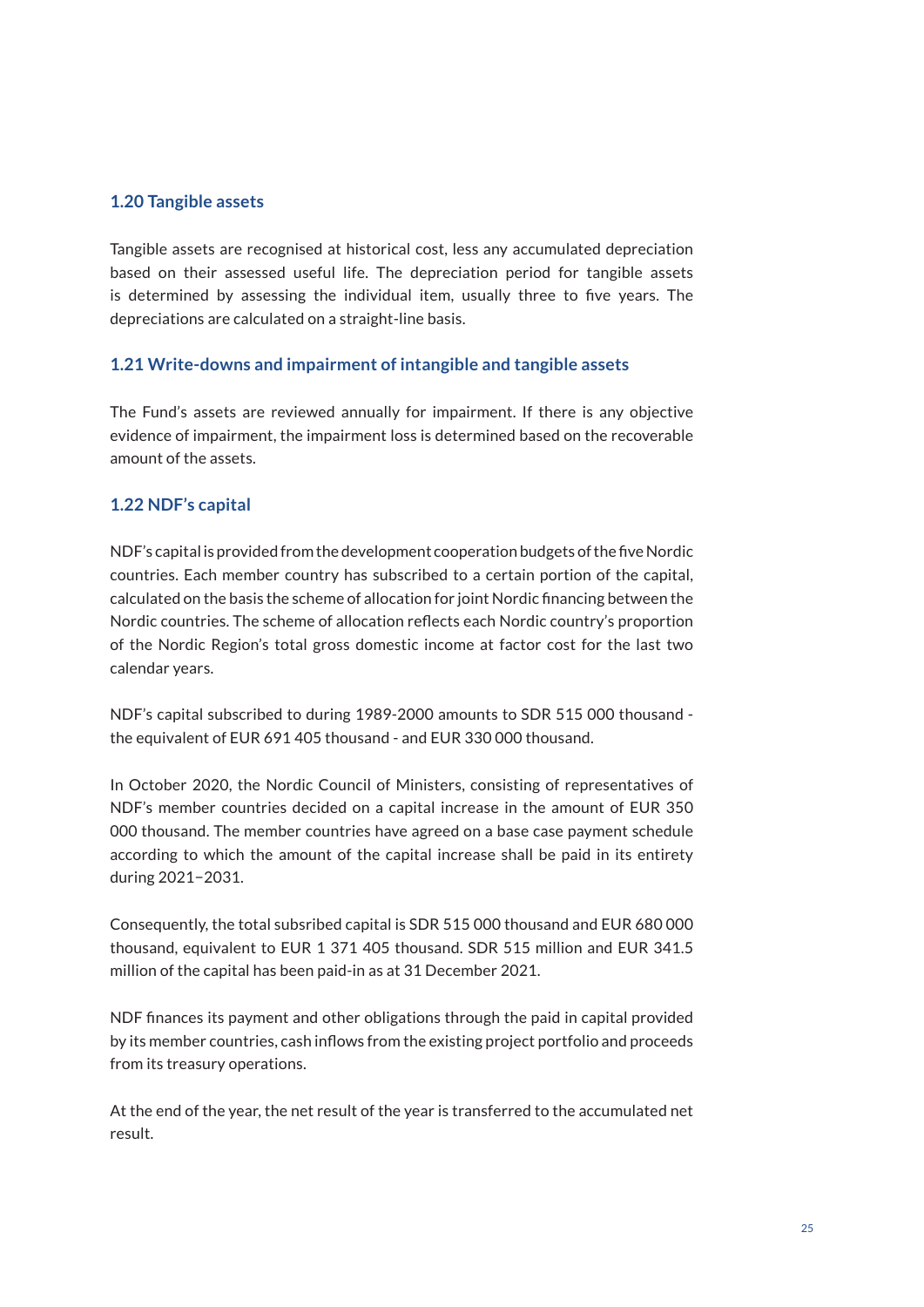#### **1.23 Income from service and commitment charges, loans with equity features and equity investments**

The Fund's long-term lending to sovereign states is interest-free, but a service charge of 0.75%-1.25% per annum is collected on outstanding amounts. A commitment charge of 0.5% per annum is collected on any undisbursed balance commencing 12-18 months after the loan agreement has been signed. Income from other loans is presented within Service charges from credits in the income statement. Income from loans with equity features is normally related to the return received by the shareholders of the company.

Income from service charges on lending and income from loans with equity features and equity investments are presented as separate items in the income statement. Commitment charges are presented within Fee and commission income.

#### **1.24 General administrative expenses and host country reimbursement**

NDF purchases administrative services from NIB. Costs of these services are shown under note 4. On the basis of the Host Country Agreement, NDF receives a host country reimbursement from the Finnish government equal to the tax levied on the salaries of the Fund's employees. This is presented in note 4.

#### **1.25 Leasing agreements**

Aligned with IFRS16 the Fund applies a single recognition and measurement approach for all leases, except for short-term leases and leases of low-value assets. The Fund recognises lease liabilities to make lease payments and right-of-use assets representing the right to use the underlying assets. The liability and asset are equal at recognition date. Short-term leases and leases of low-value assets are recognized on a straight-line basis over the lease term.

#### **Right-of-use assets**

The Fund recognises right-of-use assets at the commencement date of the lease (i.e., the date the underlying asset is available for use). Right-of-use assets are measured at cost, less any accumulated depreciation and impairment losses, and adjusted for any remeasurement of lease liabilities. The cost of right-of-use assets includes the amount of lease liabilities recognised, initial direct costs incurred, and lease payments made at or before the commencement date less any lease incentives received. Right-of-use assets are depreciated on a straight-line basis over the lease term. The right-of-use assets are presented as part of intangible assets in Note 5.

#### **Lease liabilities**

At the commencement date of the lease, the Fund recognises lease liabilities measured at the present value of lease payments to be made over the lease term.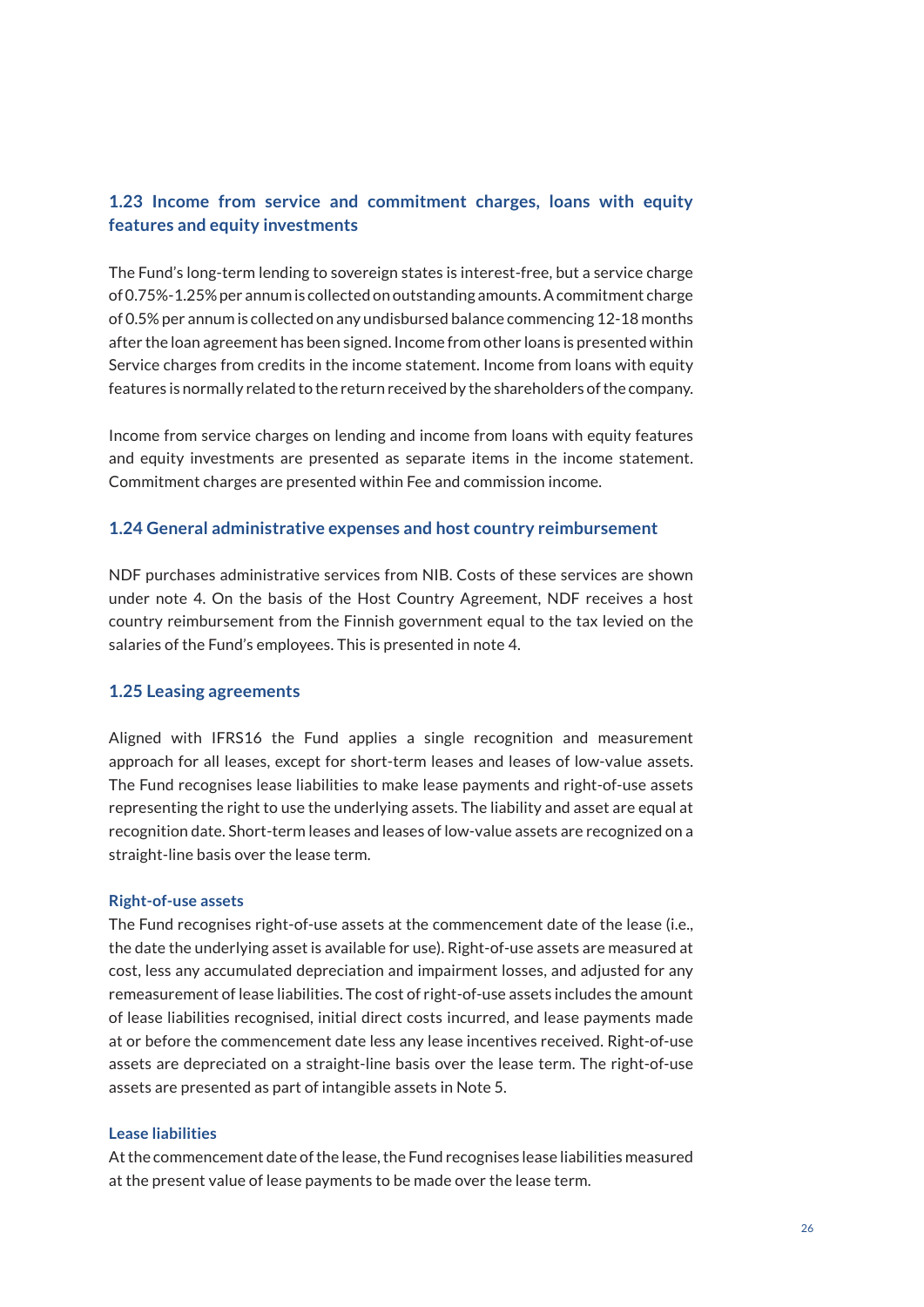#### **1.26 Employee benefits**

#### **Employee pensions and insurance**

The Fund is responsible for arranging pension insurance for its employees in accordance with the Host Country Agreement. As part of the Fund's pension arrangements, the Fund has decided to apply the Finnish public sector pension system. Contributions to this pension system, which are paid into the Finnish State Pension Fund, are calculated as a percentage of salaries. Finland's largest pension provider, Keva, confirms the basis for the pension contribution determined by the Finnish Ministry of Finance (see Note 4).

NDF also provides its permanent employees with a supplementary pension insurance scheme, arranged by a private pension insurance company. This is a group pension insurance based on a defined contribution plan. The Fund's pension liability is completely covered.

Obligations for contributions to defined contribution plans are expensed as the related service is provided and recognised as personnel expenses in profit or loss. Prepaid contributions are recognised as an asset to the extent that a cash refund or reduction in future payments is available.

#### **Short-term employee benefits**

Short-term employee benefits are expensed as the related service is provided.

#### **1.27 Cash Flow Statements**

The cash flow statement has been prepared using the indirect method whereby the net result is adjusted for effects of non-cash transactions such as depreciation and loan losses. The cash flows are classified by operating, investing and financing activities.

Cash flow items cannot be directly determined from the balance sheet.

#### **Note 2: Service charge from credits and climate loans**

The table shows the service charge recorded during the year from the following outstanding loans.

| (EUR 1,000)                | 31 Dec. 21 | 31 Dec. 20 |
|----------------------------|------------|------------|
| <b>EUR and SDR credits</b> | 4327       | 4636       |
| EUR other loans            | 28         | 30         |
| EUR climate loans          | 107        | 58         |
| <b>Total</b>               | 4462       | 4724       |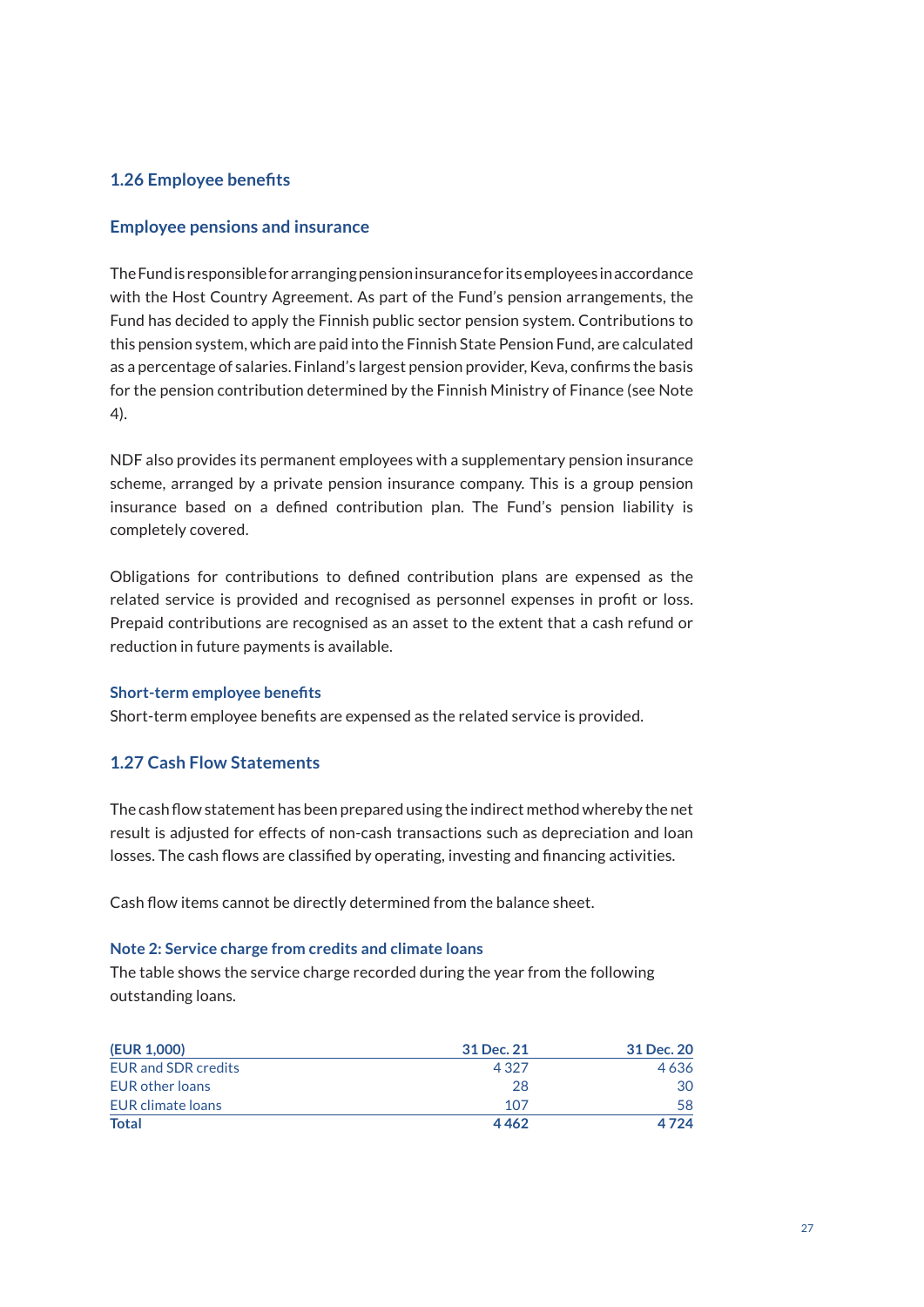#### **Note 3: Financing of climate projects**

Total disbursements for climate projects amounted in 2021 to EUR 30 557 thousand (2020: EUR 54 235 thousand) of which EUR 26 893 thousand was made as grants (2020: EUR 35 900 thousand), EUR 1 839 thousand\* as equity contribution (2020: EUR 11 984 thousand) and EUR 1 825 thousand as loan financing (2020: EUR 6 351 thousand).

\*) The total equity contribution comprise of EUR 1 948 thousand, including an equalisation payment where the settlement of dividends of EUR 606 thousand was reduced by the equity contribution of EUR 108 thousand.

| (EUR 1,000)              | 31 Dec. 21 | 31 Dec. 20 |
|--------------------------|------------|------------|
| Africa                   | 14495      | 21716      |
| Asia                     | 8495       | 12794      |
| Multiple regions         | 3 2 3 0    | 329        |
| <b>Latin America</b>     | 673        | 1061       |
| <b>Total</b>             | 26893      | 35 900     |
| <b>Equity financing:</b> |            |            |
| (EUR 1,000)              | 31 Dec. 21 | 31 Dec. 20 |
| Africa                   | 701        | 10 000     |
| Multiple regions         | 1 1 3 8    | 1984       |
| <b>Total</b>             | 1839       | 11984      |
| Loan financing:          |            |            |
| (EUR 1,000)              | 31 Dec. 21 | 31 Dec. 20 |
| Africa                   | 347        |            |
| Asia                     | 1478       | 6351       |
| Total                    | 1825       | 6351       |

The geographic distribution is as follows:

**Grant financing:**

In addition, financing to projects for the total amount of EUR 128 873 thousand has been approved as at 31 December 2021 but not yet disbursed (2020: EUR 106 404 thousand)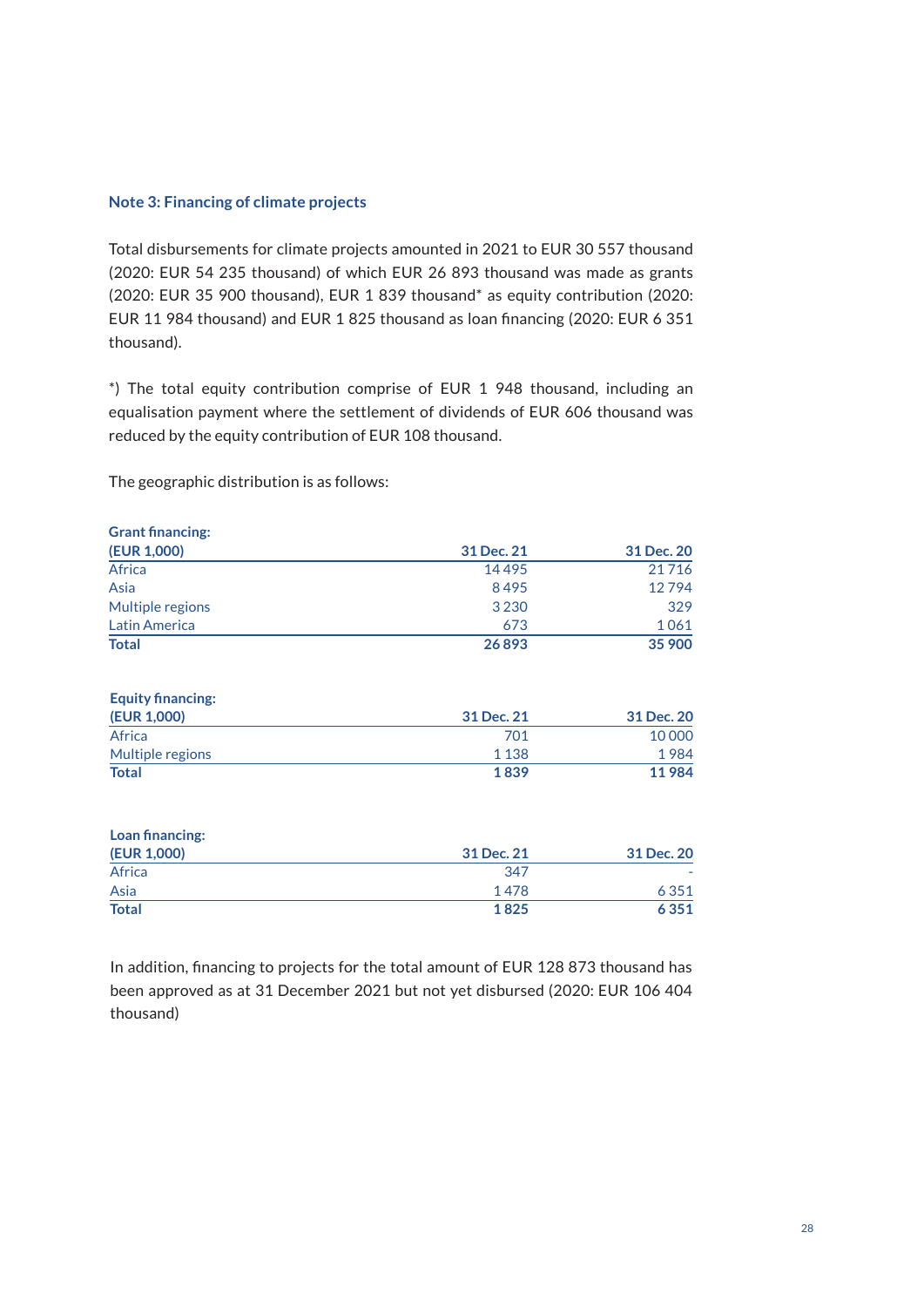| <b>Grant financing:</b>                     | 2021   | 2020    |
|---------------------------------------------|--------|---------|
| (EUR 1,000)                                 |        |         |
| Personnel costs other than pension premiums | 2668   | 2 1 2 8 |
| Pension premiums in accordance with the     |        |         |
| Finnish public sector pension system        | 701    | 566     |
| Other pension premiums                      | 170    | 129     |
| Office premises costs                       | 29     | 24      |
| Other general administrative expenses       | 499    | 479     |
| Cost coverage, NIB                          | 685    | 494     |
| <b>Total</b>                                | 4752   | 3820    |
| Host country reimbursement according to     |        |         |
| agreement with the Finnish Government       | $-752$ | $-759$  |
| <b>Net</b>                                  | 4000   | 3061    |

#### **Note 4: General administrative expenses including compensation for the Board of Directors, the Control Committee and the Managing Director**

#### **Pension Benefits**

NDF is responsible for arranging the pension security for its employees. The Finnish public sector pension system (JuEL Pension) forms the basis for the pension benefits. The JuEL Pension is calculated based on the employee's annual taxable income and the applicable age-linked pension accrual rate. The employer's pension contribution in 2021 was 17.25% (2020: 16.81%) of the pensionable income. The employee's pension contribution was either 7.15% or 8.65%, depending on the employee's age. NDF pays this contribution for its permanent staff, and it is taxed as a benefit for the employee. The pension is accounted for as a defined contribution plan.

In addition to the JuEL Pension, the Fund has taken out a supplementary group pension insurance policy for its entire permanently employed staff, including the Managing Director. The insurance premium, 6.5%, is calculated based on the employee's taxable income and paid until the age of individual retirement under the JuEL Pension, with an upper age limit of 65 years. The supplementary pension is also accounted for as a defined contribution plan.

The employer's pension contribution regarding the Managing Director amounted to EUR 128,567 (2020: EUR 126,357) of which EUR 36,915 (2020: EUR 35,691) comprised supplementary pension premiums. The Board of Directors and Control Committee members are not eligible for NDF pension arrangements.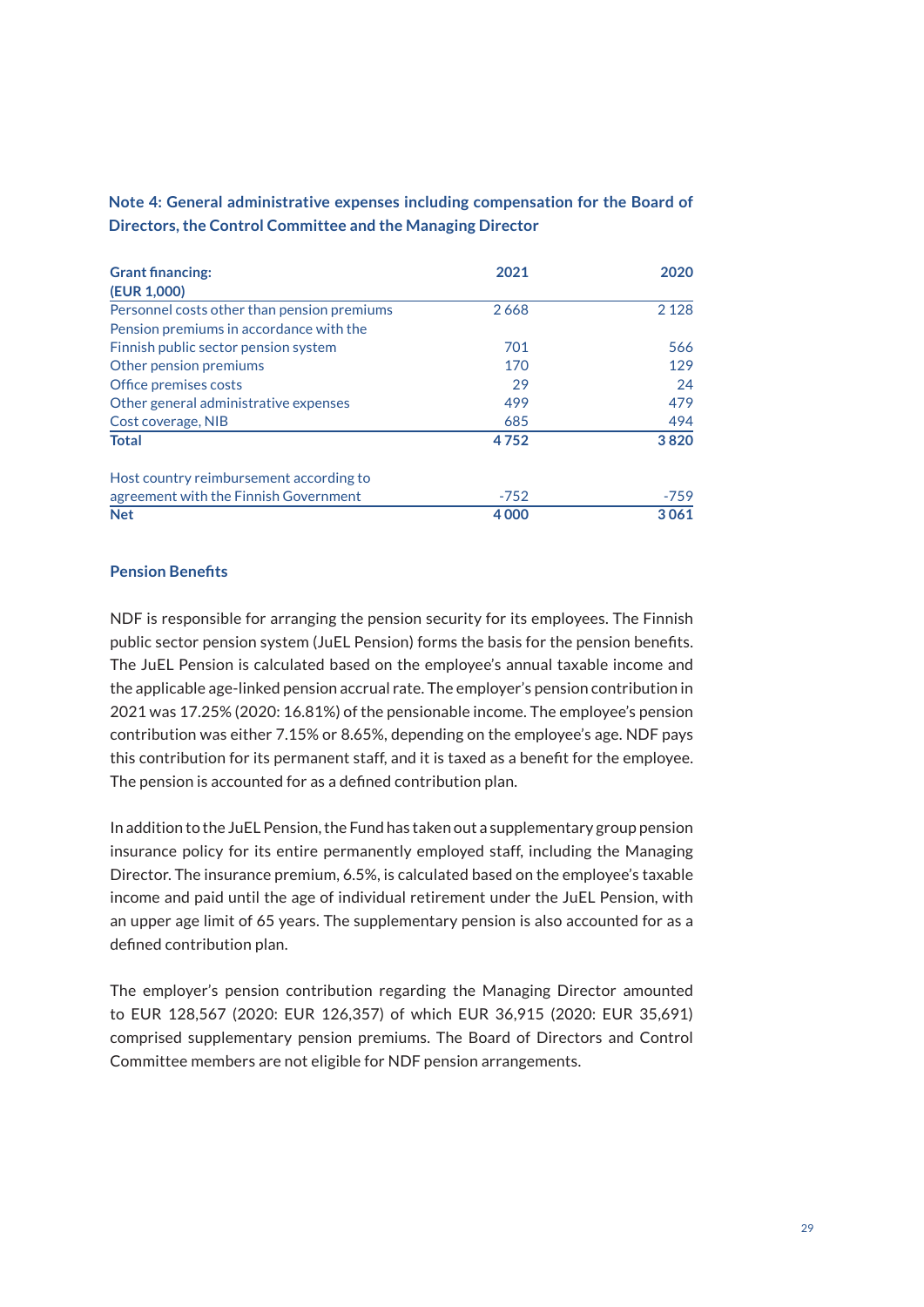#### **Insurances**

NDF has taken out several (both statutory and voluntary) insurance policies for its staff: unemployment insurance, group accident insurance, group life insurance, medical insurance and disability insurance. All personal insurance policies are valid for the total duration of employment (if not otherwise stated for the separate insurance alternatives). Longer periods of absence from work may temporarily interrupt the insurance coverage. Some of the insurances are available only to staff with a longer fixed term contract and permanently employed staff. The Board of Directors and Control Committee members are not under the coverage of the above mentioned insurances.

#### **Health care**

NDF has also arranged occupational health care for its staff through a private medical centre in Finland. The Fund's medical insurance covers in addition to a broad extent use of other health care service providers if needed and public sector health care services for more severe or complex medical treatment needs. The occupational health care benefit includes both preventive health care and wellbeing actions for staff and medical care. The Board of Directors and Control Committee are not under the coverage of the health care benefit.

#### **Additional Benefits for Expatriate Personnel**

Professional staff (including the Managing Director) who move to Finland for the sole purpose of taking up employment at the Fund are entitled to certain expatriate benefits, such as an expatriate allowance and a spouse/ family allowance. In addition, NDF assists the expatriate in finding accommodation, usually by renting a a flat house or in its own name. The staff member reimburses NDF for a part of the rent, which is equal to at least the taxable value of the accommodation benefit established annually by the Finnish National Board of Taxes.

#### **Compensation for Board of Directors, Control Committee and Managing Director**

Compensation for the Board of Directors and the Control Committee is set by the Nordic Council of Ministers. The compensation consists of fixed annual remuneration and an attendee allowance. The members of the Board of Directors and the Control Committee are also entitled to reimbursement of travel and accommodation expenses and a daily allowance in accordance with the established travel policy.

Compensation for the Managing Director is paid in the form of a fixed annual salary and usual salary-based benefits.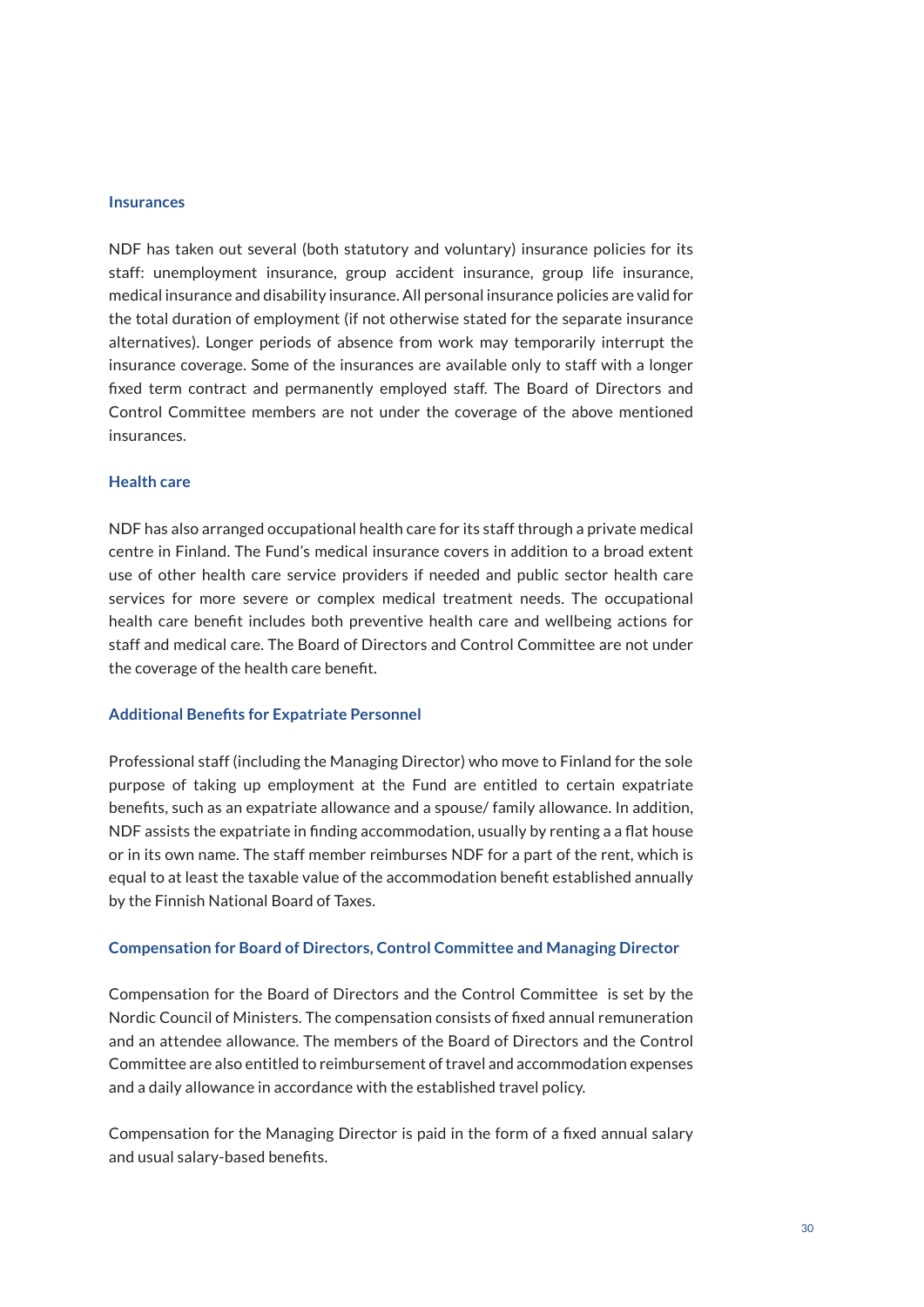Compensation for the Chairman of the Board of Directors, the Board, the Control Committee and the Managing Director appears in the table below:

| (EUR 1,000)                               | 2021 Compensation /<br>taxable income | 2020 Compensation /<br>taxable income |
|-------------------------------------------|---------------------------------------|---------------------------------------|
| <b>Chairman of the Board of Directors</b> |                                       | 6                                     |
| Other members of the Board                | 12                                    | 19                                    |
| <b>Managing Director</b>                  | 376                                   | 356                                   |
| <b>Control Committee</b>                  |                                       | $\mathcal{L}$                         |

During 2021, NDF paid a total of EUR 128,567 (2020: EUR 126,357) in pension premiums for the Managing Director.

#### **Taxation and Host Country Reimbursement**

According to an agreement between the Fund's member countries, taxation of staff salaries and taxable benefits, the Managing Director's salary and the compensation for Board of Directors and Control Committee members, shall be taxed in the host country Finland in accordance with applicable Finnish taxation legislation.

According to the Host Country Agreement between the government of the Republic of Finland and the Fund, the amount of tax withheld in advance on the salaries of NDF's staff and the final tax on salaries collected shall be repaid to the Fund. The host country reimbursement, which the Fund received in 2021, amounted to EUR 751,922 (2020: EUR 759,305). The payment reduces the Fund's administrative expenses as shown above.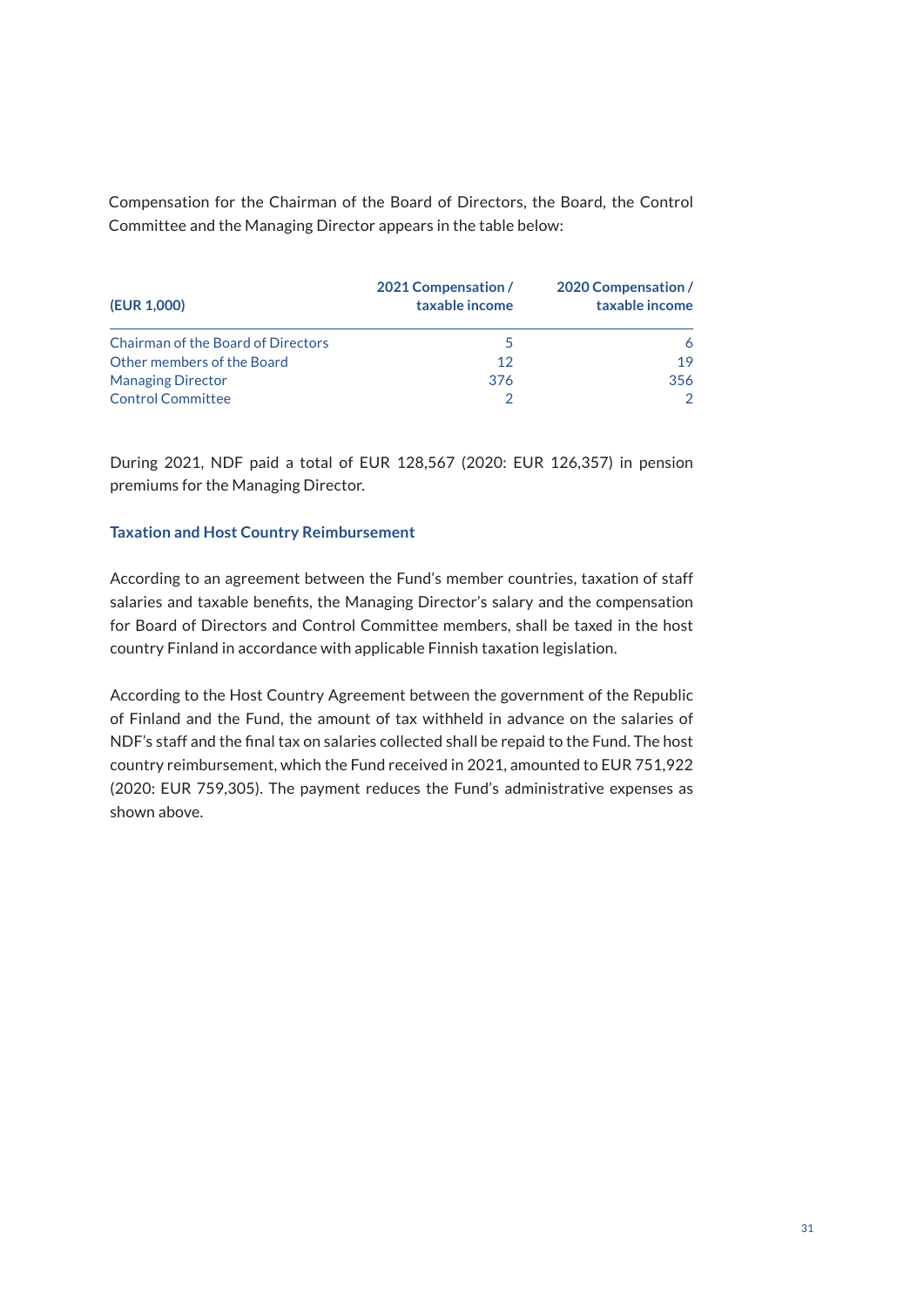| Note 5: Intangible and tangible assets |  |  |
|----------------------------------------|--|--|
|                                        |  |  |

| (EUR 1,000)                                   | 2021                    | 2020                    |
|-----------------------------------------------|-------------------------|-------------------------|
| Intangible assets                             |                         |                         |
| Acquisition value at beginning of year        | 1006                    | 982                     |
| Acquisitions during the year                  | 15                      | 24                      |
| Acquisition value at end of year              | 1022                    | 1006                    |
| Accumulated amortisation at beginning of year | 307                     | 158                     |
| Amortisation according to plan for the year   | 157                     | 149                     |
| Accumulated amortisation at end of year       | 464                     | 307                     |
| Net book value                                | 557                     | 699                     |
| <b>Tangible assets</b>                        | <b>Office equipment</b> | <b>Office equipment</b> |
| Acquisition value at beginning of year        | 107                     | 107                     |
| Acquisition value at end of year              | 107                     | 107                     |
| Accumulated depreciation at beginning of year | 94                      | 94                      |
| Accumulated depreciation at end of year       | 94                      | 94                      |
| Net book value                                | 13                      | 13                      |
| Intangible and tangible assets total          | 570                     | 712                     |

The right-of-use asset relating to lease agreements for office premises in Helsinki is included in the Intangible assets table above. The amount at the end of 2021 is EUR 557 thousand (2020: EUR 699 thousand).

#### **Note 6: Impairment of loans and reversals, realised impairments**

No realised impairment of loans and reversals in 2021 (2020: EUR 0).

#### **Note 7: Derivative instruments**

| (EUR 1,000)                                         | 31 Dec. 21 | 31 Dec. 20 |
|-----------------------------------------------------|------------|------------|
| Fair value of option contracts at beginning of year | 316        | 328        |
| Fair value of option contracts at end of year       | 28         | 316        |
| Change in fair value                                | $-288$     | $-12$      |

NDF has received adequate collateral, in the form of government bonds, that covers the derivative instruments' market value. The derivative instruments are measured at fair value level 2. Valuation techniques are based on observable inputs, either directly (i.e. as prices) or indirectly (i.e. derived from prices).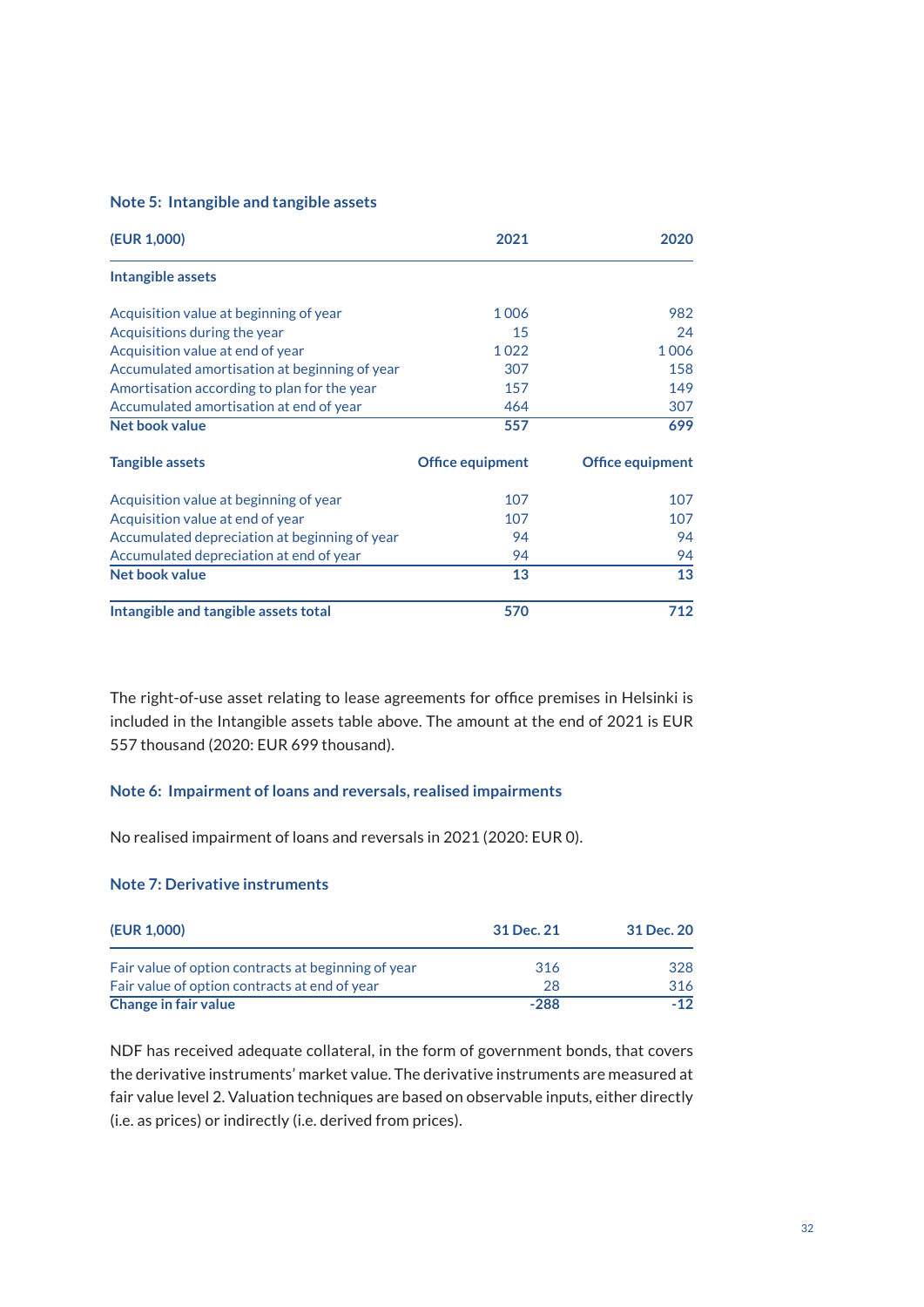#### **Note 8: Cash and cash equivalents and other financial investments**

| (EUR 1,000)                                                                                    | 31 Dec. 21 | 31 Dec. 20 |
|------------------------------------------------------------------------------------------------|------------|------------|
| <b>Cash and cash equivalents</b>                                                               |            |            |
| Cash and balances with banks                                                                   | 20817      | 13 2 29    |
| Total, cash and cash equivalents                                                               | 20817      | 13229      |
| Other long-term financial investments                                                          |            |            |
| Other long-term financial investments                                                          | 27825      | 30 0 80    |
| <b>Total long-term financial investments</b>                                                   | 27825      | 30 080     |
| <b>Other financial investments</b>                                                             |            |            |
| <b>Fixed income</b>                                                                            | 50851      | 43 205     |
| Money market                                                                                   | 7674       | 7697       |
| <b>Total, other financial investments</b>                                                      | 58 5 26    | 50 901     |
| Total Cash and cash equivalents, other long-<br>term financial investments and other financial | 107 167    | 94 211     |
| investments                                                                                    |            |            |

Fixed income instruments consist of green bonds issued by financial institutions and state backed companies with an high investment grade credit rating. Money market instruments are investments in a highly liquid moderate yield fund managed by a Nordic commercial bank.

The remaining maturity of other long-term financial investments, counted from the balance sheet date to maturity, is as follows:

| (EUR 1,000)                                          | 31 Dec. 21 | 31 Dec. 20 |
|------------------------------------------------------|------------|------------|
| Up to and including 3 months                         | 7064       | 10880      |
| More than 6 months and up to and including 12 months | 20 30 8    | 18744      |
| Investments without a fixed maturity                 | 453        | 456        |
| <b>Total</b>                                         | 27825      | 30080      |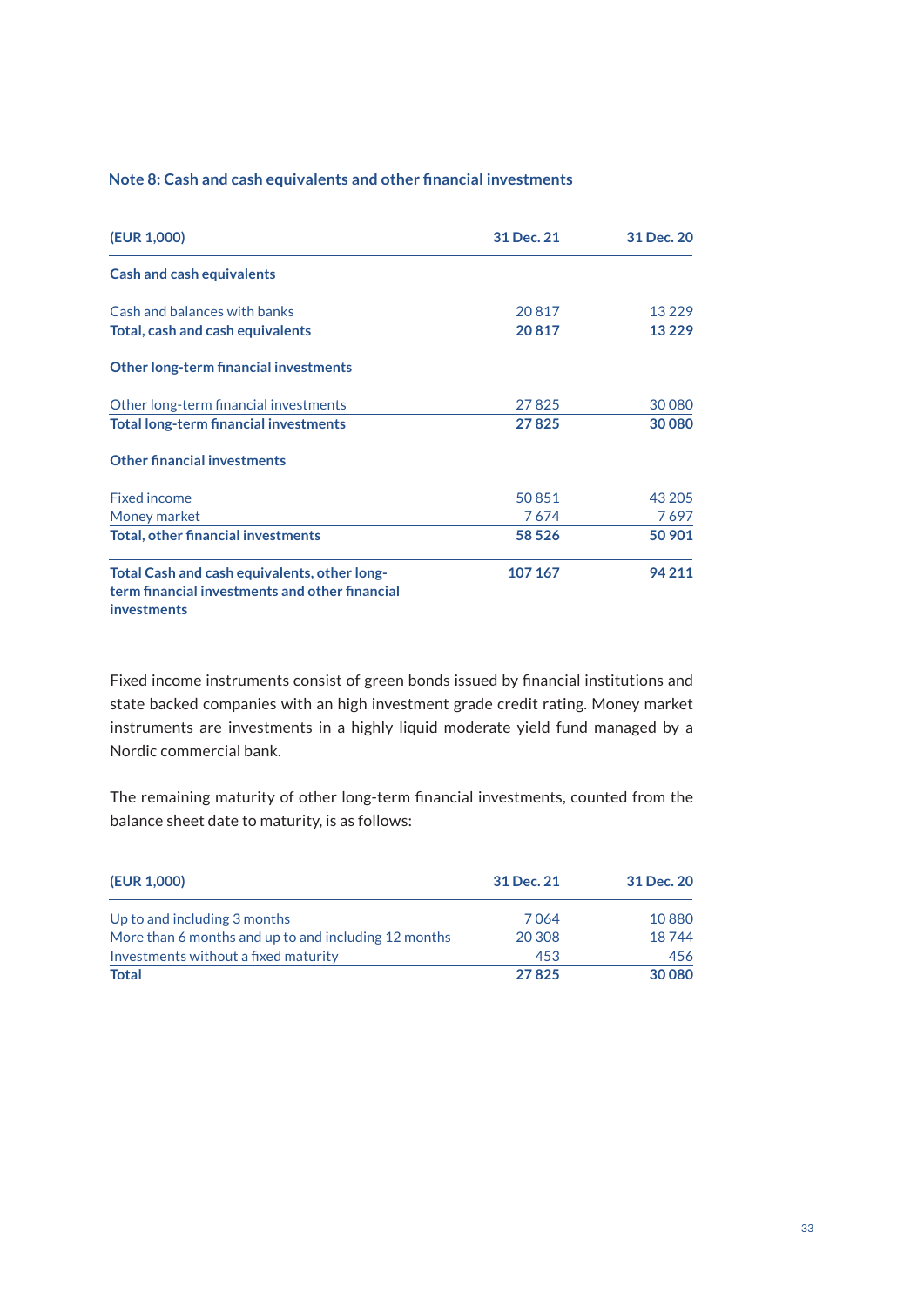#### **Note 9: Credits to sovereign states**

Credits outstanding according to lending currency:

| (Face value in EUR 1,000)                       | 31 Dec. 21 | 31 Dec. 20 |
|-------------------------------------------------|------------|------------|
| <b>EUR</b> credits                              | 445068     | 465 168    |
| <b>SDR</b> credits                              | 139881     | 141 274    |
| Total, outstanding credits                      | 584 949    | 606 442    |
| SDR credits, impairment                         | $-3980$    | $-4113$    |
| Total, outstanding credits including impairment | 580 969    | 602329     |

#### Credits outstanding:

| (EUR 1,000)               | 31 Dec. 21 | 31 Dec. 20 |
|---------------------------|------------|------------|
| <b>Bangladesh</b>         | 27769      | 28421      |
| <b>Benin</b>              | 15521      | 16025      |
| <b>Bolivia</b>            | 22625      | 23 138     |
| <b>Botswana</b>           | 2532       | 2791       |
| <b>Burkina Faso</b>       | 8878       | 9082       |
| Cambodia                  | 7780       | 7966       |
| Cape Verde                | 1319       | 1352       |
| China                     | 2680       | 2902       |
| Colombia                  | 834        | 849        |
| <b>Dominican Republic</b> | 5 100      | 5 2 2 2    |
| Ethiopia                  | 20864      | 21 170     |
| Ghana                     | 39889      | 41699      |
| <b>Honduras</b>           | 26319      | 26852      |
| Indonesia                 | 6977       | 7625       |
| Jamaica                   | 3762       | 3857       |
| Kenya                     | 22 3 3 3   | 22852      |
| <b>Kyrgyz Republic</b>    | 3 1 3 3    | 3 3 3 5    |
| Lao PDR                   | 38 3 8 9   | 39 983     |
| Malawi                    | 15 970     | 17002      |
| <b>Maldives</b>           | 5898       | 6 3 4 0    |
| <b>Mauritius</b>          | 1299       | 1462       |
| Mongolia                  | 19426      | 19840      |
| Mozambique                | 47520      | 48 9 36    |
| Namibia                   | 986        | 1 1 0 4    |
| <b>Nepal</b>              | 14638      | 15 5 8 5   |
| Nicaragua                 | 34 162     | 35 973     |
| Pakistan                  | 5 6 0 5    | 6 1 2 0    |
| Philippines               | 8552       | 8582       |
| Rwanda                    | 10850      | 11 100     |
| Senegal                   | 38031      | 38 4 82    |
| Sri Lanka                 | 15 303     | 16222      |
| <b>Tanzania</b>           | 17 153     | 17834      |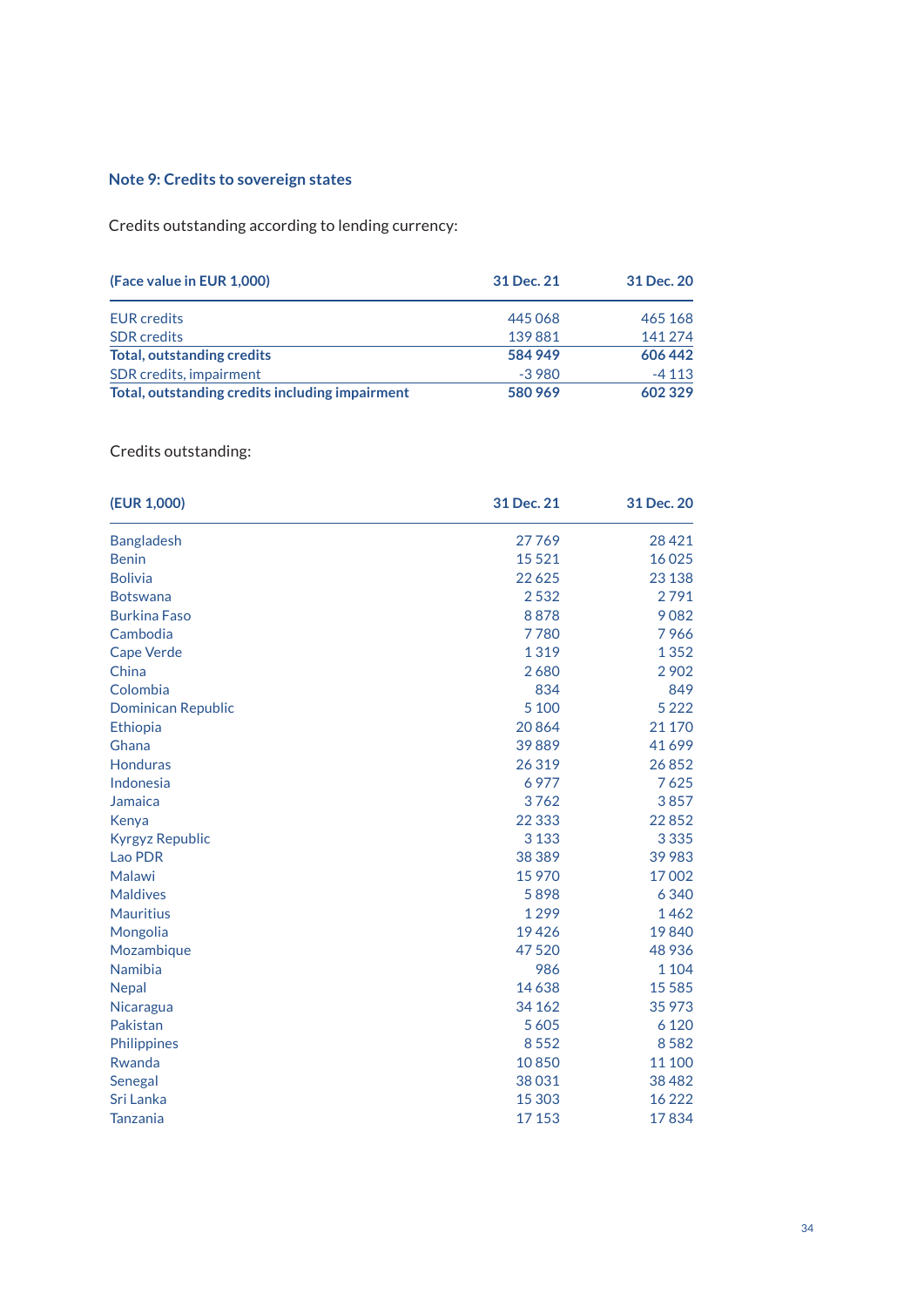|          | 606 442 |
|----------|---------|
| 9035     | 7955    |
| 942      |         |
| 594925   | 614397  |
| 16994    | 16 180  |
| 20 2 9 5 | 19981   |
| 20592    | 21 2 70 |
| 41701    | 43769   |
| 3 2 4 6  | 3491    |
|          | 584 949 |

As of 31 December 2021, Zimbabwe and Zambia was more than 180 days overdue with payments. In line with the World Bank's principles for handling Zimbabwe's credits, NDF has made a 50% impairment loss on Zimbabwe's outstanding credits and payables to NDF. No impairment loss is made on Zambias outstanding credits as Zambias payment delays started in 2021.

Amortisations on credits outstanding as at 31 December 2021 show the following maturity profile:

| (EUR 1,000)                       | 31 Dec. 21 | 31 Dec. 20 |
|-----------------------------------|------------|------------|
| 2021                              |            | 28 5 6 0   |
| 2022-2025                         | 127 573    | 125 550    |
| 2026-2030                         | 172972     | 170 906    |
| 2031-2035                         | 149047     | 147 154    |
| 2036-2040                         | 99 504     | 98 4 48    |
| 2041-2045                         | 35853      | 35824      |
| <b>Total, credits outstanding</b> | 584 949    | 606 442    |

#### **Note 10: Other loans**

Other loans outstanding are distributed as follows:

| (EUR 1,000)                          | 31 Dec. 21 | 31 Dec. 20 |
|--------------------------------------|------------|------------|
| <b>East African Development Bank</b> | 3.553      | 3826       |
| Total, other loans outstanding       | 3553       | 3826       |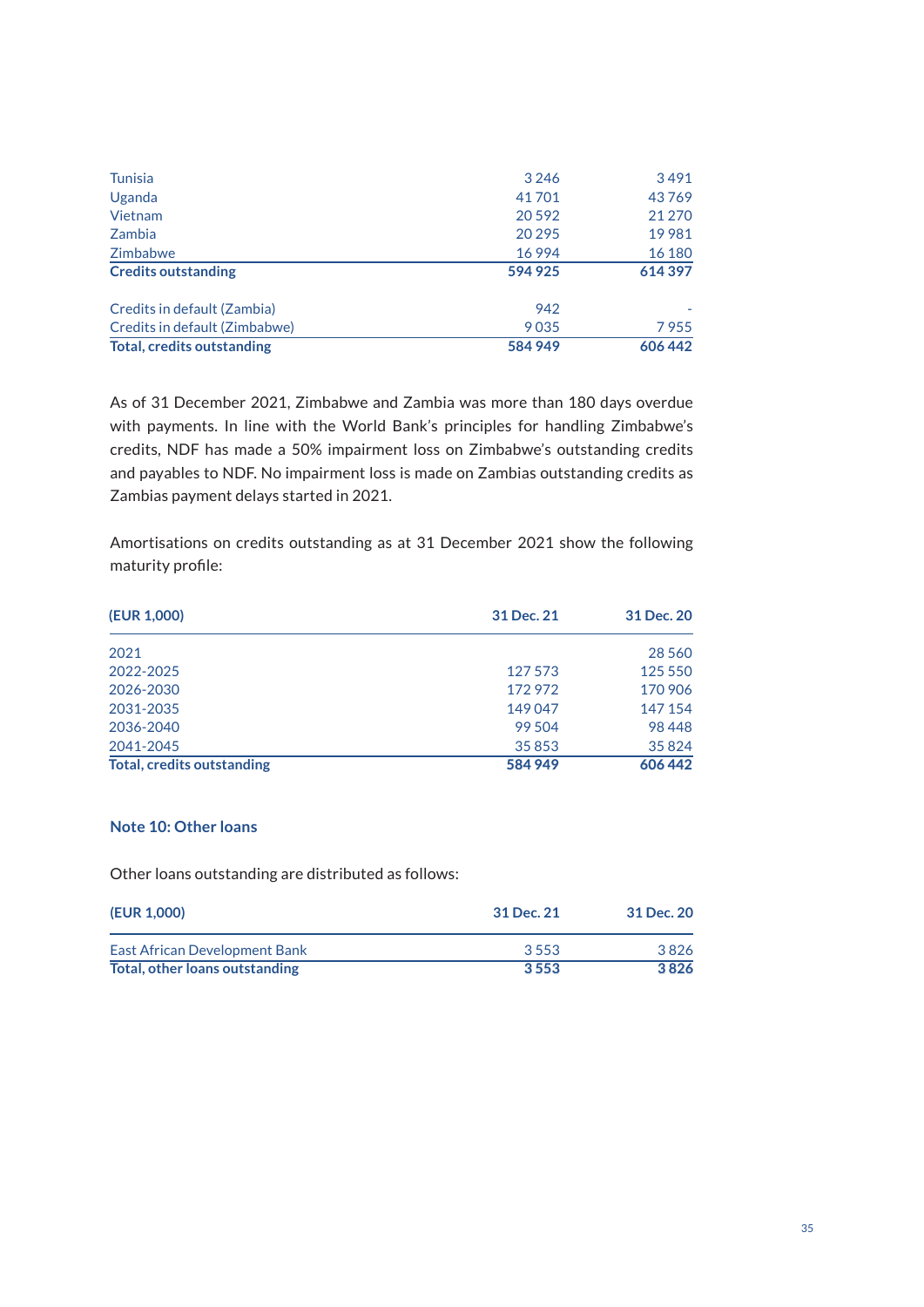Amortisations on other loans outstanding as at 31 December 2021 show the following maturity profile:

| (EUR 1,000)                    | 31 Dec. 21 | 31 Dec. 20 |
|--------------------------------|------------|------------|
| 2021                           |            | 273        |
| 2022-2025                      | 1093       | 1093       |
| 2026-2030                      | 1366       | 1366       |
| 2031-2035                      | 1093       | 1093       |
| Total, other loans outstanding | 3553       | 3826       |

#### **Note 11: Climate loans**

Climate loans outstanding:

| (EUR 1,000)                 | 31 Dec. 21 | 31 Dec. 20 |
|-----------------------------|------------|------------|
| <b>Benin</b>                | 347        |            |
| Lao PDR                     | 9 2 7 5    | 7798       |
| <b>Total, climate loans</b> | 9622       | 7798       |

Amortisations on climate loans outstanding as at 31 December 2021 show the following maturity profile:

| (EUR 1,000)                 | 31 Dec. 21 | 31 Dec. 20 |
|-----------------------------|------------|------------|
| 2021                        |            |            |
| 2022-2025                   | 1018       | 848        |
| 2026-2030                   | 1585       | 1 2 8 7    |
| 2031-2035                   | 2617       | 2 1 6 0    |
| 2036-2040                   | 3 1 6 1    | 2612       |
| 2041-2045                   | 1 1 2 7    | 891        |
| 2046-2050                   | 54         |            |
| 2051-2055                   | 54         |            |
| 2056-2060                   | 5          |            |
| <b>Total, climate loans</b> | 9622       | 7798       |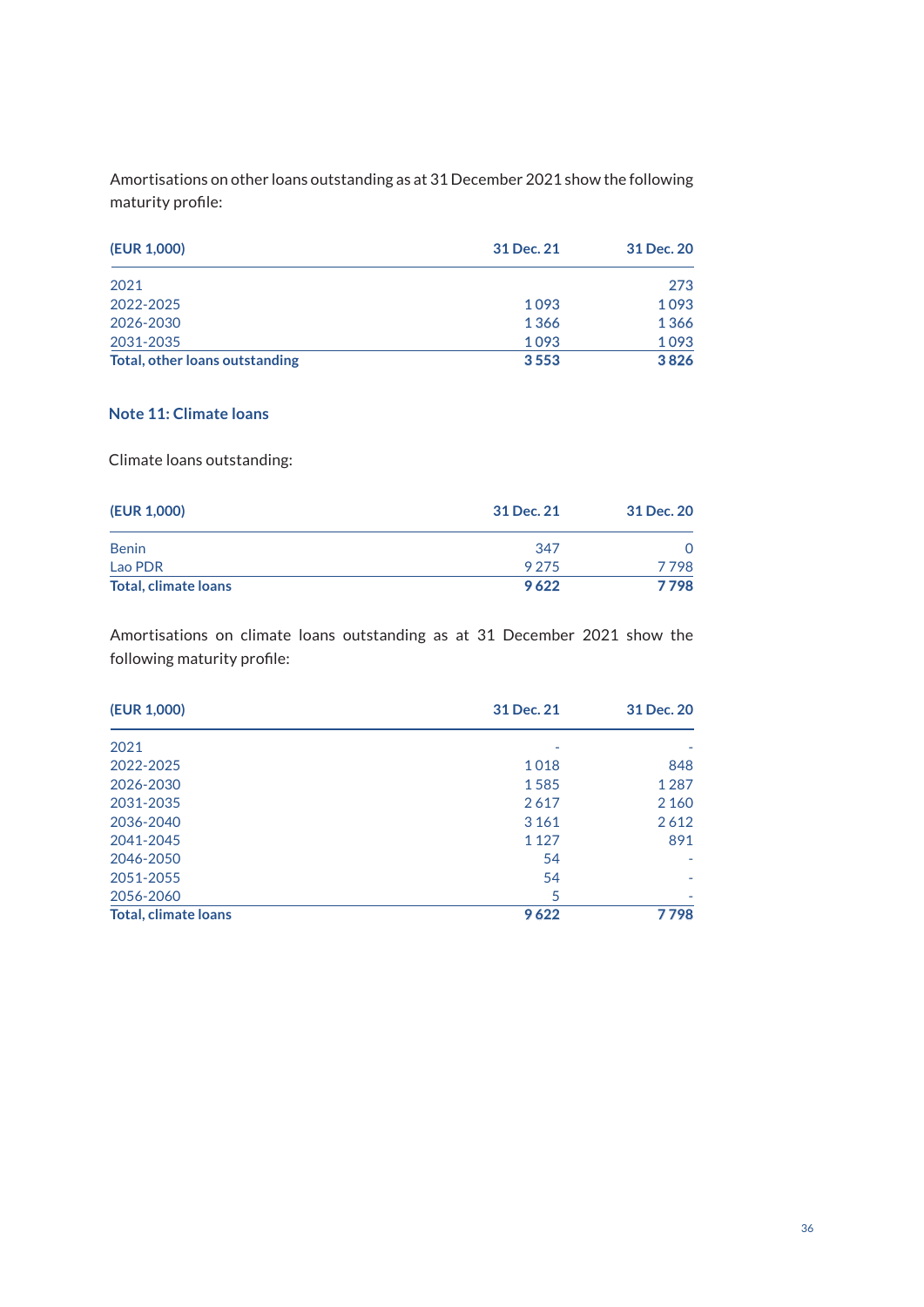#### **Note 12: Loans with equity features and equity investments**

Loans with equity features and equity investments are distributed as follows:

| (EUR 1,000)                                          | 31 Dec. 21 | 31 Dec. 20 |
|------------------------------------------------------|------------|------------|
| African Guarantee Fund (AGF)                         | 15 000     | 15 000     |
| <b>Climate Resilience and Adaptation Finance and</b> |            |            |
| <b>Technology Transfer Facility (CRAFT)</b>          | 3 2 3 0    | 1984       |
| <b>Facility for Energy Inclusion Off-</b>            |            |            |
| <b>Grid Energy Access Fund (FEI OGEF)</b>            | 3 2 6 3    | 2561       |
| Serengeti Energy <sup>1</sup>                        | 15800      | 17000      |
| Total, loans with equity features and equity         | 37 293     | 36 545     |
| investments outstanding                              |            |            |

As at 31 December 2021, the write-down for impairment totalled EUR 0 (2020: EUR 0) based on assessment of the risk of losses which exists or may exist. Serengeti Energy recorded a capital reduction of EUR 1 200 thousand during 2021.

#### **Note 13: NDF's capital**

NDF's capital subscribed to during 1989-2000 amounted to SDR 515 000 thousand and EUR 330 000 thousand. In 2020, the Nordic Council of Ministers passed a resolution to increase the capital of NDF by EUR 350 000 thousand.

After the 2020 capital increase, the subscribed capital of NDF amounted to SDR 515 000 thousand and EUR 680 000 thousand, equivalent to EUR 1 371 405 thousand.

As at 31 December 2021, SDR 515 000 thousand - the equivalent of EUR 691 405 thousand- and EUR 341 520 thousand, totalling EUR 1 032 925 thousand has been paid in by the member countries.

#### **Subscribed capital as at 31 December 2021**

| (EUR 1,000)               | <b>SDR</b> | %    | <b>EUR</b> | %    |
|---------------------------|------------|------|------------|------|
| <b>Denmark</b>            | 115067     | 22   | 158 800    | 23   |
| <b>Finland</b>            | 96726      | 19   | 116840     | 17   |
| Iceland                   | 5453       | 1    | 8550       |      |
| <b>Norway</b>             | 101591     | 20   | 171550     | 25   |
| Sweden                    | 196 163    | 38   | 224 260    | 33   |
| <b>Subscribed capital</b> | 515000     | 100% | 680000     | 100% |

 $1$  On 1.10.2021 responsAbility Renewable Energy Holding (rAREH) changed name to Serengeti Energy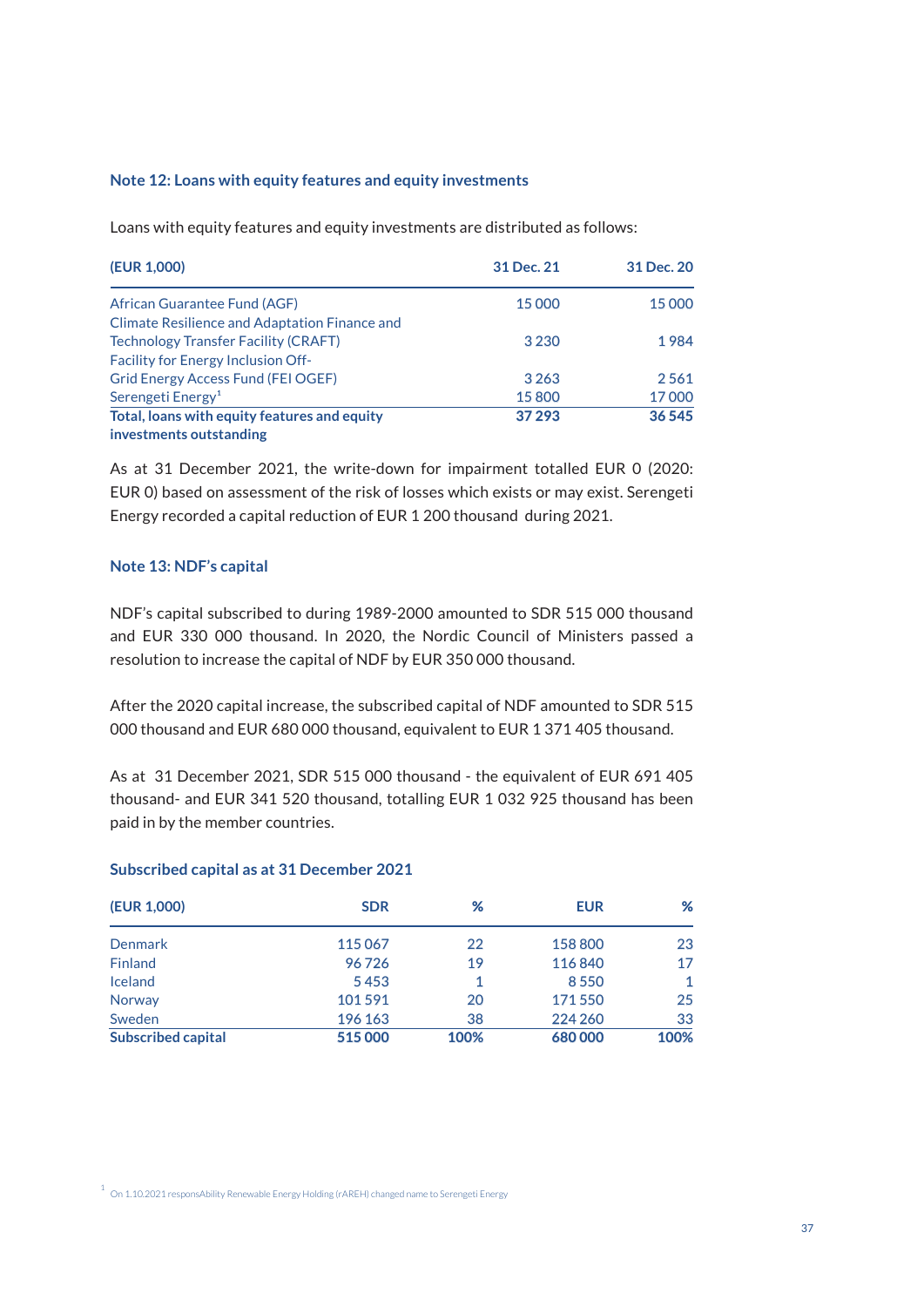#### **Subscribed capital as at 31 December 2020**

| (EUR 1,000)               | <b>SDR</b> | %    | <b>EUR</b> | %    |
|---------------------------|------------|------|------------|------|
| Denmark                   | 115067     | 22   | 158 800    | 23   |
| <b>Finland</b>            | 96726      | 19   | 116840     | 17   |
| Iceland                   | 5453       |      | 8550       |      |
| Norway                    | 101591     | 20   | 171550     | 25   |
| Sweden                    | 196 163    | 38   | 224 260    | 33   |
| <b>Subscribed capital</b> | 515000     | 100% | 680000     | 100% |

#### **Paid in subscribed capital of NDF as at 31 December 2021**

|                           |         | <b>Converted</b> |         |              |      |
|---------------------------|---------|------------------|---------|--------------|------|
| (EUR 1,000)               | in SDR  | into EUR         | in EUR  | <b>Total</b> | %    |
| <b>Denmark</b>            | 115067  | 153858           | 89040   | 242898       | 24   |
| <b>Finland</b>            | 96726   | 130592           | 63720   | 194312       | 19   |
| Iceland                   | 5453    | 7303             | 3 3 0 0 | 10 603       | 1    |
| <b>Norway</b>             | 101591  | 136 354          | 74 250  | 210604       | 20   |
| Sweden                    | 196 163 | 263299           | 111 210 | 374509       | 36   |
| <b>Subscribed capital</b> | 515000  | 691405           | 341520  | 1032925      | 100% |

#### **Paid in subscribed capital of NDF as at 31 December 2020**

|                           |         | <b>Converted</b> |         |              |      |
|---------------------------|---------|------------------|---------|--------------|------|
| (EUR 1,000)               | in SDR  | into EUR         | in EUR  | <b>Total</b> | %    |
| Denmark                   | 115067  | 153858           | 89 500  | 236358       | 24   |
| Finland                   | 96726   | 130 592          | 63720   | 194312       | 19   |
| Iceland                   | 5453    | 7303             | 3 3 0 0 | 10 603       | 1    |
| <b>Norway</b>             | 101591  | 136 354          | 74 250  | 210604       | 20   |
| Sweden                    | 196 163 | 263299           | 111 210 | 374509       | 36   |
| <b>Subscribed capital</b> | 515000  | 691405           | 334 980 | 1026385      | 100% |

#### **Note 14: Related party disclosures**

According to the constituent documents of NDF, the Fund's principal office shall be located at the principal office of NIB. Furthermore, the Statutes of NDF set out that that the Fund's Control Committee members appointed by the Nordic Council shall be the same persons as appointed by the Council to the Control Committee of NIB. In addition, the Statutes of NDF set out that the powers vested in the Board of Directors may to the extent appropriate be delegated to the Fund's Managing Director and/or to NIB.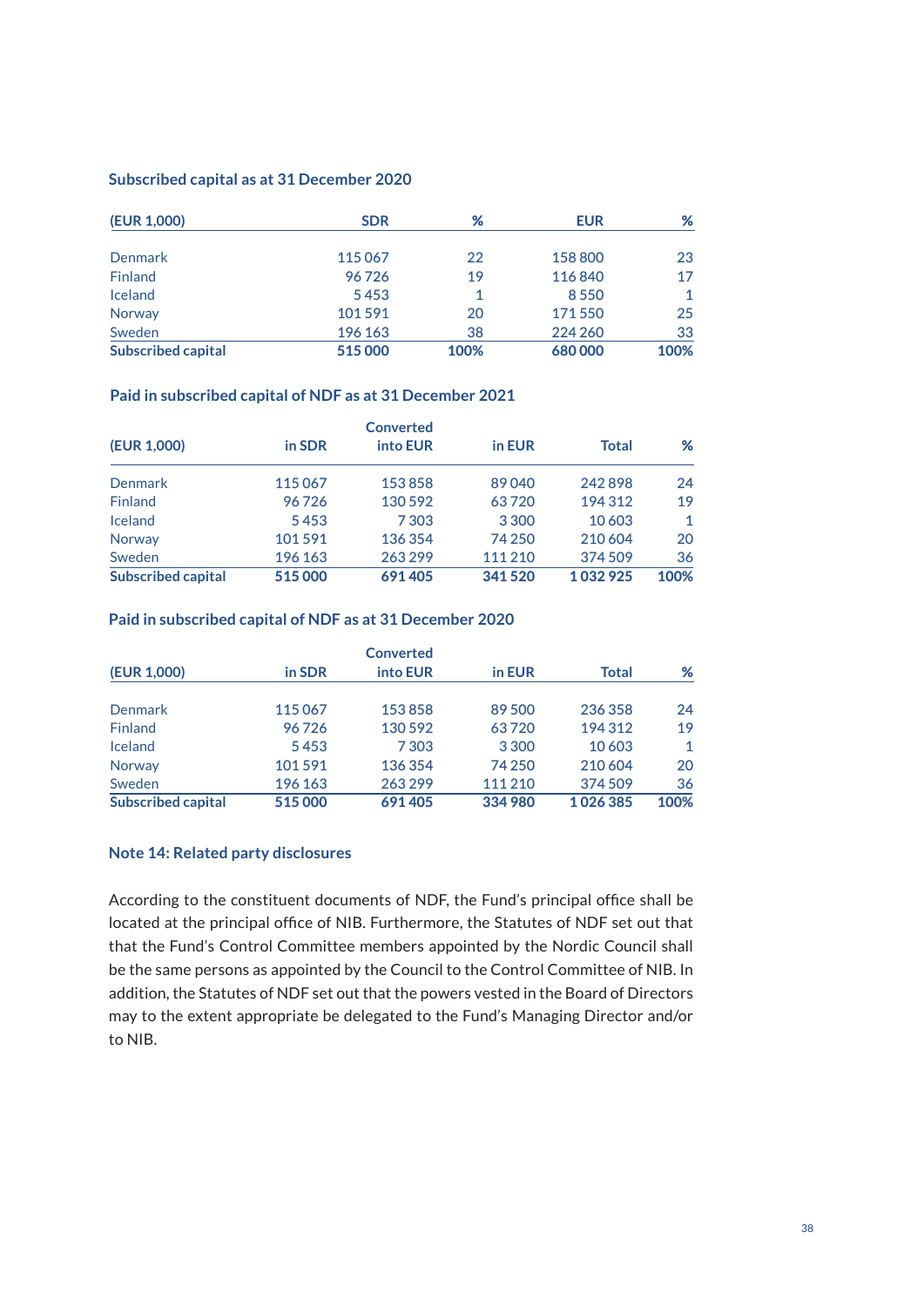NDF acquires services at cost from NIB and rents the office premises through NIB. The outstanding balance of claims and debts between NDF and NIB are presented in the table below. No interest is charged during the year (2020: 0 EUR).

| (EUR 1,000) | <b>NDF's outstanding</b><br>debt to NIB | <b>NDF's outstanding</b><br>claim on NIB | <b>Rental</b><br>expenses |
|-------------|-----------------------------------------|------------------------------------------|---------------------------|
| 2021        | 2                                       |                                          | <b>161</b>                |
| 2020        | 3                                       | 74                                       | 155                       |

#### **Note 15: Currency exchange rates**

|            |                              | EUR rate on 31 Dec. 21 | EUR rate on 31 Dec. 20 |
|------------|------------------------------|------------------------|------------------------|
| <b>DKK</b> | Danish krone                 | 7.43631                | 7.44088                |
| <b>ISK</b> | Icelandic króna              | 147.6015               | 156.0581               |
| <b>NOK</b> | Norwegian krone              | 9.98652                | 10.47062               |
| <b>SEK</b> | Swedish krona                | 10.25463               | 10.02819               |
| <b>USD</b> | US dollar                    | 1.13257                | 1.22706                |
| <b>SDR</b> | <b>Special Drawing Right</b> | 0.8081                 | 0.84875                |

NDF uses exchange rates acquired from a leading market data provider based on rates prevailing at 13:00 GMT at 31 December except for Special drawing right (SDR) which is based on the International Monetary Fund (IMF) last published rate of the year.

#### **Note 16: Subsequent Events**

There have been no material subsequent events that would require disclosure or adjustment to these financial statements.